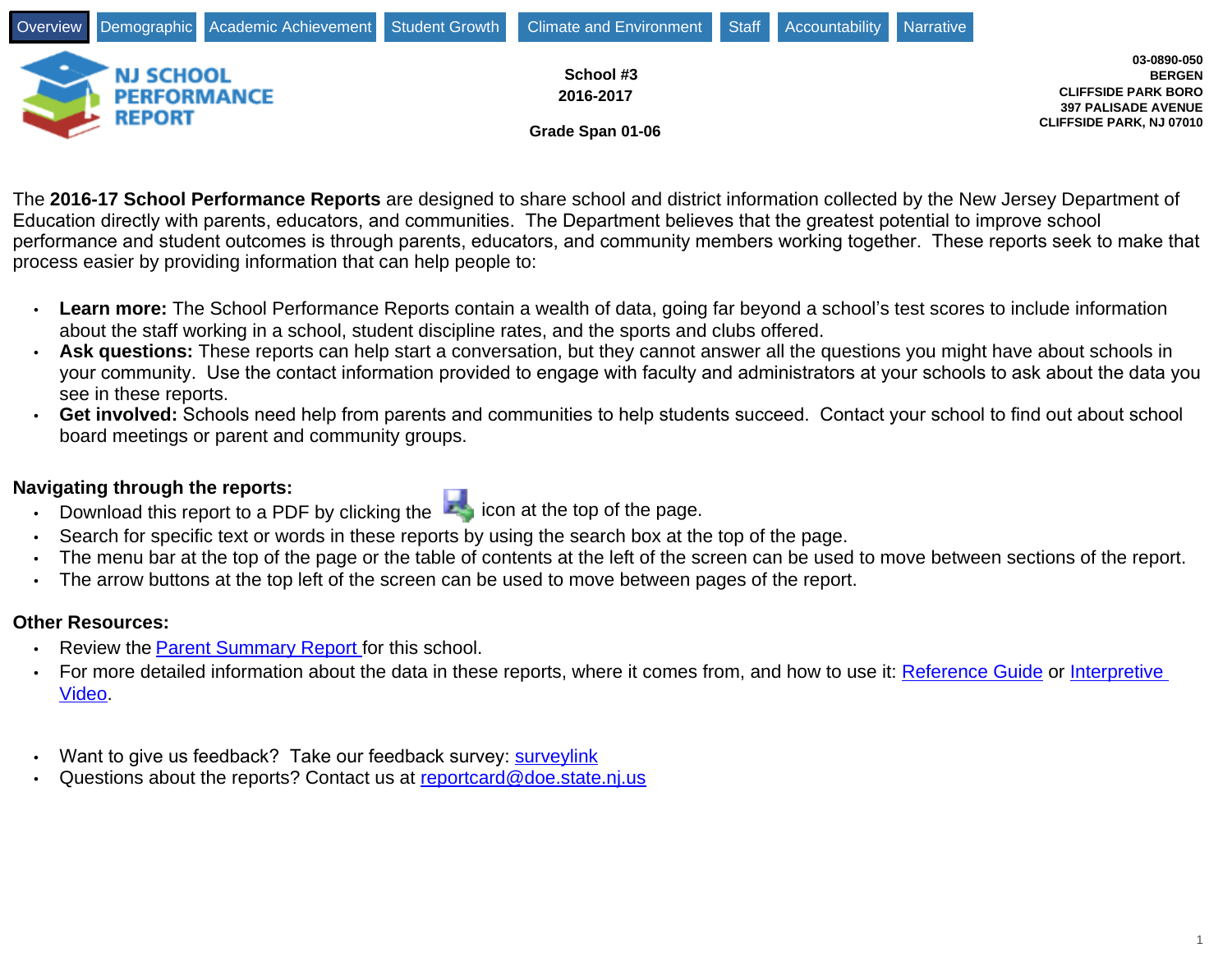

**School #3**

**2016-2017**

**Grade Span 01-06**

This table shows the number of students enrolled by grade for the past three school years.

Ungraded students are students who are "on roll" but are educated in ungraded classrooms.

| Grade    | $2014 - 15$ | 2015-16 | $2016 - 17$ |
|----------|-------------|---------|-------------|
| KG       | 58          |         |             |
|          | 46          | 49      | 48          |
| 2        | 39          | 41      | 47          |
| 3        | 52          | 38      | 40          |
|          | 53          | 48      | 41          |
| 5        | 51          | 51      | 45          |
|          | 48          | 50      | 55          |
| Ungraded |             |         | 11          |
| Total    | 347         | 283     | 287         |

This table shows the percentage of students by student group for the past three school years. Data for some student groups was not available before 2016-17.

| <b>Student Group</b>                          | 2014-15 | 2015-16 | 2016-17 |
|-----------------------------------------------|---------|---------|---------|
| Female                                        | 48%     | 50%     | 51%     |
| Male                                          | 52%     | 51%     | 50%     |
| Economically<br><b>Disadvantaged Students</b> | 81%     | 80%     | 82%     |
| <b>Students with Disabilities</b>             | 8%      | 13%     | 16%     |
| <b>English Learners</b>                       | 10%     | 12%     | 15%     |
| <b>Homeless Students</b>                      |         |         | 0%      |
| <b>Students in Foster Care</b>                |         |         | 0%      |
| Military-Connected Students                   |         |         | $0\%$   |
| <b>Migrant Students</b>                       |         |         | $0\%$   |

## Enrollment Trends by Grade **Enrollment Trends by Student Group** Enrollment by Racial and Ethnic Group

This table shows the percentage of students by racial and ethnic group.

**03-0890-050 BERGEN**

**CLIFFSIDE PARK BORO 397 PALISADE AVENUE CLIFFSIDE PARK, NJ 07010**

| <b>Racial and Ethnic Group</b>      | % of Students |  |  |  |  |
|-------------------------------------|---------------|--|--|--|--|
| Hispanic                            | 65.2%         |  |  |  |  |
| White                               | 29.3%         |  |  |  |  |
| <b>Black or African American</b>    | 3.1%          |  |  |  |  |
| Asian                               | 2.1%          |  |  |  |  |
| American Indian or Alaska Native    | 0.0%          |  |  |  |  |
| Native Hawaiian or Pacific Islander | 0.0%          |  |  |  |  |
| Two or More Races                   | 0.3%          |  |  |  |  |

### PreK and K - Full Day and Half Day

This table shows the full day and half day enrollment for Pre-Kindergarten (PK) and Kindergarten (KG) students in this school.

| Grade <sup>.</sup>      | 2014-15 2015-16 2016-17 |  |
|-------------------------|-------------------------|--|
| <b>IKG - Half Day I</b> |                         |  |
| KG - Full Day           |                         |  |

# Enrollment by Home Language

This table shows the percentage of students by primary home language. Only the top 5 languages with at least 1% of students are shown. All other students are included in Other Languages.

| Home Language | % of Students |       |  |  |  |
|---------------|---------------|-------|--|--|--|
| Spanish       |               | 50.9% |  |  |  |
| English       |               | 34.1% |  |  |  |
| Portuguese    | 4.5%          |       |  |  |  |
| Arabic        | 4.2%          |       |  |  |  |
| Turkish       | 2.4%          |       |  |  |  |
| <b>Other</b>  | 3.6%          |       |  |  |  |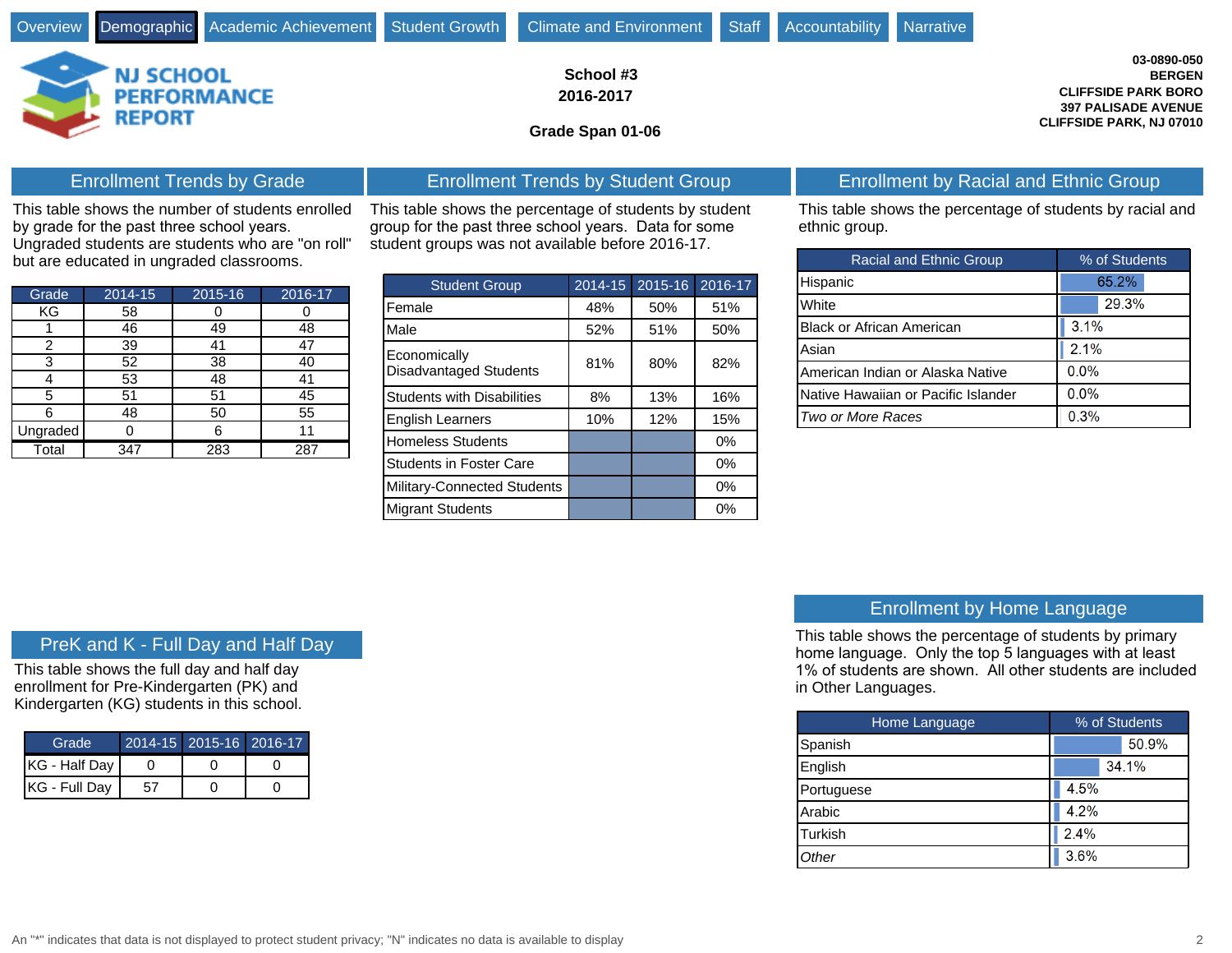|                                                         |  | Overview Demographic Academic Achievement Student Growth Climate and Environment Staff | Accountability Narrative |                                                                                                                             |
|---------------------------------------------------------|--|----------------------------------------------------------------------------------------|--------------------------|-----------------------------------------------------------------------------------------------------------------------------|
| <b>NJ SCHOOL</b><br><b>PERFORMANCE</b><br><b>REPORT</b> |  | School #3<br>2016-2017<br>Grade Span 01-06                                             |                          | 03-0890-050<br><b>BERGEN</b><br><b>CLIFFSIDE PARK BORO</b><br><b>397 PALISADE AVENUE</b><br><b>CLIFFSIDE PARK, NJ 07010</b> |

## English Language Arts/Literacy Assessment - Participation and Performance

This table shows information about the English Language Arts/Literacy section of the Partnership for Assessment of Readiness for College and Careers (PARCC) assessment for the school and each student group. The PARCC assessment has five performance levels, where levels 4 and 5 (met or exceeded expectations) indicate students have demonstrated readiness for the next grade level/course and are on track for college and careers. This table shows the number of valid test scores, the percentage of students that took the test, and the percentage of testers that met or exceeded expectations in the school, the district, and across the state. The last three columns of the table show the accountability proficiency rate, the annual target, and whether the school or student group met its annual target as required by the Every Student Succeeds Act (ESSA) accountability. Student groups with the annual target section grayed out are not required to meet annual targets under ESSA accountability. For more details on New Jersey's accountability system, see these **accountability resources**.

| <b>Student Group</b>                           | <b>Valid Scores</b> | % of students<br><b>Taking Test</b> | School:<br>% of Testers<br>Met/Exceeded<br><b>Expectations</b> | <b>District:</b><br>% of Testers<br>Met/Exceeded<br><b>Expectations</b> | State:<br>% of Testers<br>Met/Exceeded<br><b>Expectations</b> | <b>Proficiency Rate</b><br>for Federal<br><b>Accountability</b> | <b>2016-17 Annual</b><br><b>Target</b> | Met 2016-17<br><b>Annual Target</b> |
|------------------------------------------------|---------------------|-------------------------------------|----------------------------------------------------------------|-------------------------------------------------------------------------|---------------------------------------------------------------|-----------------------------------------------------------------|----------------------------------------|-------------------------------------|
| Schoolwide                                     | 166                 | 98.3                                | 85.60                                                          | 56.70                                                                   | 54.90                                                         | 85.6                                                            | 75.2                                   | Met Goal                            |
| White                                          | 55                  | 100.0                               | 90.90                                                          | 63.10                                                                   | 63.90                                                         | 90.9                                                            | 77.3                                   | Met Goal                            |
| Hispanic                                       | 105                 | 98.2                                | 82.00                                                          | 49.80                                                                   | 39.80                                                         | 82                                                              | 72.2                                   | Met Goal                            |
| Black or African American                      | N                   | N                                   | $\star$                                                        | 40.70                                                                   | 35.20                                                         | $\star$                                                         | $***$                                  | $***$                               |
| Asian, Native Hawaiian, or Pacific<br>Islander | $\star$             | $\star$                             | $\star$                                                        | 84.60                                                                   | 80.70                                                         | $\star$                                                         | $***$                                  | $**$                                |
| American Indian or Alaska Native               | N                   | N                                   | $\star$                                                        | 50.00                                                                   | 53.70                                                         | $\star$                                                         | $**$                                   | $***$                               |
| Two or More Races                              | $\star$             | $\star$                             | $\star$                                                        | 80.00                                                                   | 54.90                                                         | $\star$                                                         | $***$                                  | $**$                                |
| Female                                         | 78                  | 97.7                                | 87.20                                                          | 64.80                                                                   | 62.20                                                         | 87.2                                                            |                                        |                                     |
| Male                                           | 88                  | 98.9                                | 84.10                                                          | 48.40                                                                   | 48.10                                                         | 84.1                                                            |                                        |                                     |
| <b>Economically Disadvantaged Students</b>     | 136                 | 98.6                                | 83.10                                                          | 52.90                                                                   | 36.20                                                         | 83.1                                                            | 73                                     | Met Goal                            |
| Non-Economically Disadvanatged<br>Students     | 30                  | 97.0                                | 96.70                                                          | 61.20                                                                   | 65.80                                                         | 96.7                                                            |                                        |                                     |
| Students with Disabilities                     | 33                  | 100.0                               | 66.70                                                          | 27.20                                                                   | 20.50                                                         | 66.7                                                            | 42                                     | Met Target                          |
| Students without Disabilities                  | 133                 | 97.9                                | 90.20                                                          | 63.00                                                                   | 61.90                                                         | 90.2                                                            |                                        |                                     |
| <b>English Learners</b>                        | 41                  | 97.7                                | 73.20                                                          | $\star$                                                                 | 25.20                                                         | 73.2                                                            | 55.7                                   | Met Target                          |
| Non-English Learners                           | 125                 | 98.5                                | 89.60                                                          | $\star$                                                                 | 57.40                                                         | 89.6                                                            |                                        |                                     |
| <b>Homeless Students</b>                       | N                   | N                                   | $\star$                                                        | 33.30                                                                   | 26.40                                                         | $\star$                                                         |                                        |                                     |
| Students In Foster Care                        | N                   | N                                   | $\star$                                                        | 60.00                                                                   | 24.80                                                         | $\star$                                                         |                                        |                                     |
| Military-Connected Students                    | N                   | N                                   | $\star$                                                        | 0.00                                                                    | 53.50                                                         | $\star$                                                         |                                        |                                     |
| Migrant Students                               | N                   | N                                   | $\star$                                                        | 0.00                                                                    | 23.00                                                         | $\star$                                                         |                                        |                                     |

\*\* ESSA accountability targets are only included if data is available for at least 20 students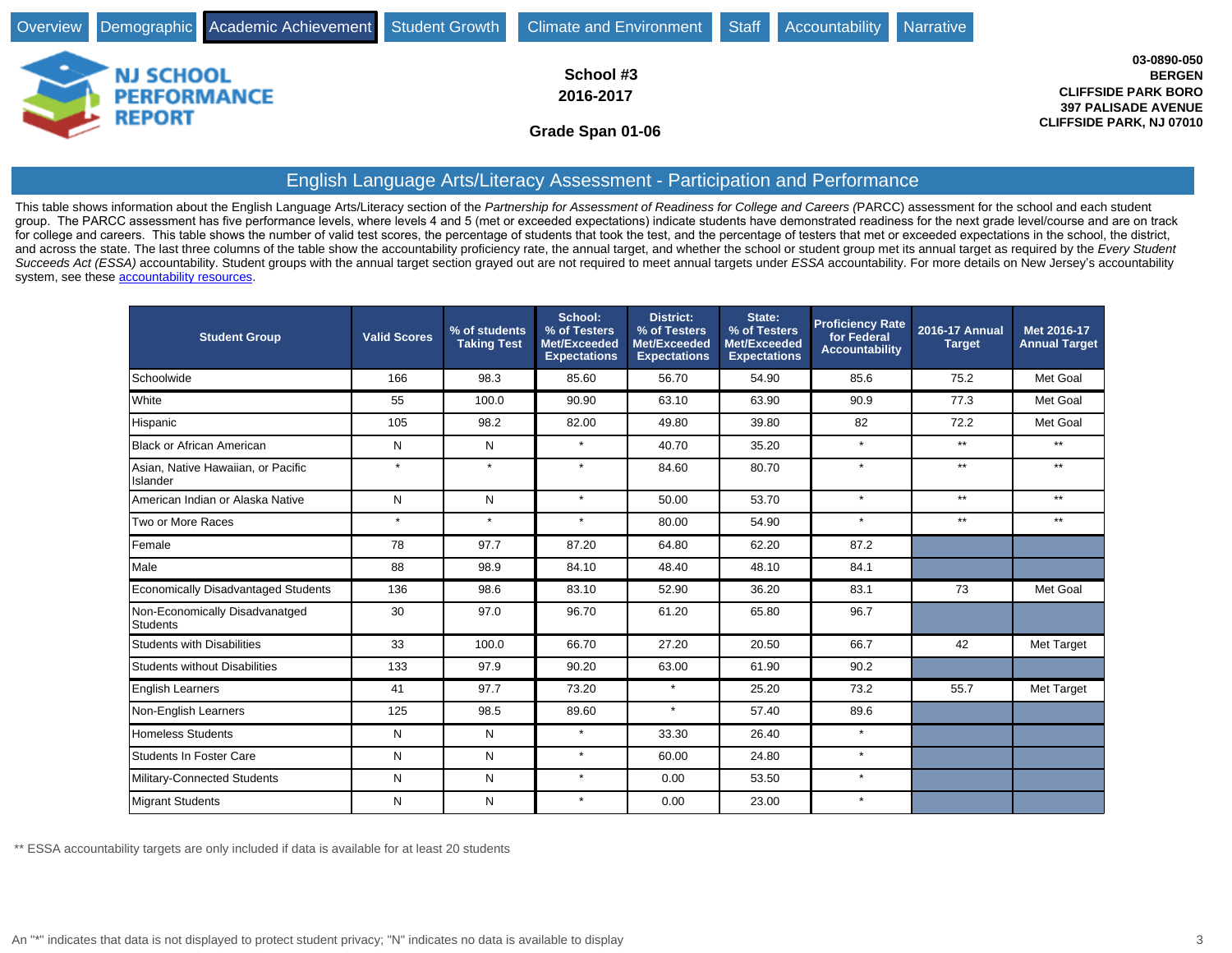

This table shows participation and performance on the English Language Arts/Literacy (ELA/L) section of the Partnership for Assessment of Readiness for College and Careers (PARCC) assessment by grade level exam. This table shows by school and student group the number of valid test scores and the mean scale score for the school, district, and state. It also shows the percentage of students at each performance level and the percentage of students who met or exceeded expectations (Level 4 or 5) for the school and the state.

| <b>Student Group</b>                           | <b>Valid</b><br><b>Scores</b> | <b>Score</b> | <b>District</b><br>Mean Scale Mean Scale<br><b>Score</b> | <b>State Mean</b><br><b>Scale</b><br><b>Score</b> | % Level 1:<br><b>Did Not Yet</b><br><b>Meet</b><br><b>Expectations</b> | % Level 2:<br><b>Partially Met</b><br><b>Expectations</b> | % Level 3:<br><b>Approached</b><br><b>Expectations</b> | % Level 4: Met<br><b>Expectations</b> | % Level 5:<br><b>Exceeded</b><br><b>Expectations</b> | % of Testers<br>Met/<br><b>Exceeded</b><br><b>Expectations</b> | State % of<br><b>Testers Met</b><br>/Exceeded<br><b>Expectation</b> |
|------------------------------------------------|-------------------------------|--------------|----------------------------------------------------------|---------------------------------------------------|------------------------------------------------------------------------|-----------------------------------------------------------|--------------------------------------------------------|---------------------------------------|------------------------------------------------------|----------------------------------------------------------------|---------------------------------------------------------------------|
| Schoolwide                                     | 48                            | 760          | 762                                                      | 749                                               | $\star$                                                                | $\star$                                                   | $\star$                                                | 52%                                   | $\star$                                              | 63%                                                            | 50%                                                                 |
| White                                          | 20                            | 769          | $\star$                                                  | 759                                               | $\star$                                                                | $\star$                                                   | $\star$                                                | 60%                                   | $\star$                                              | 75%                                                            | 61%                                                                 |
| Hispanic                                       | 27                            | 755          | 759                                                      | 734                                               | $\star$                                                                | $\star$                                                   | $\star$                                                | 48%                                   | $\star$                                              | 56%                                                            | 35%                                                                 |
| Black or African American                      | $\star$                       | $\star$      | $\star$                                                  | 731                                               | $\star$                                                                | $\star$                                                   | $\star$                                                | $\star$                               | $\star$                                              |                                                                | 32%                                                                 |
| Asian, Native Hawaiian, or Pacific<br>Islander | N                             | N            | N                                                        | 775                                               | N                                                                      | N                                                         | N                                                      | N                                     | N                                                    | N                                                              | 76%                                                                 |
| American Indian or Alaska Native               | N                             | N            | N                                                        | 747                                               | $\mathsf{N}$                                                           | N                                                         | N                                                      | N                                     | N                                                    | N                                                              | 46%                                                                 |
| Two or More Races                              | N                             | N            | N                                                        | 750                                               | N                                                                      | N                                                         | N                                                      | N                                     | N                                                    | N                                                              | 52%                                                                 |
| Female                                         | 16                            | 760          | 767                                                      | 753                                               | $\star$                                                                | $\star$                                                   | $\star$                                                | $\star$                               | $\star$                                              | 63%                                                            | 55%                                                                 |
| Male                                           | 32                            | 760          | 758                                                      | 744                                               | $\star$                                                                | $\star$                                                   | $\star$                                                | $\star$                               | $\star$                                              | 63%                                                            | 46%                                                                 |
| <b>Economically Disadvantaged Students</b>     | $\star$                       | $\star$      | $\star$                                                  | 730                                               | $\star$                                                                | $\star$                                                   | $\star$                                                | $\star$                               | $\star$                                              | $\star$                                                        | 31%                                                                 |
| Non-Economically Disadvantaged<br>Students     | $\star$                       | $\star$      | $\star$                                                  | 761                                               | $\star$                                                                | $\star$                                                   | $\star$                                                | $\star$                               | $\star$                                              | $\star$                                                        | 63%                                                                 |
| <b>Students with Disabilities</b>              | 12                            | 728          | 726                                                      | 720                                               | $\star$                                                                | $\star$                                                   | $\star$                                                | $\star$                               | $\star$                                              | 17%                                                            | 24%                                                                 |
| <b>Students without Disabilities</b>           | 36                            | 770          | 770                                                      | 754                                               | $\star$                                                                | $\star$                                                   | $\star$                                                | $\star$                               | $\star$                                              | 78%                                                            | 55%                                                                 |
| <b>English Learners</b>                        | $\star$                       | $\star$      | $\star$                                                  | 709                                               | $\star$                                                                | $\star$                                                   | $\star$                                                | $\star$                               | $\star$                                              | $\star$                                                        | 11%                                                                 |
| Non-English Learners                           | $\star$                       | $\star$      | $\star$                                                  | 752                                               | $\star$                                                                | $\star$                                                   | $\star$                                                | $\star$                               | $\star$                                              | $\star$                                                        | 53%                                                                 |
| <b>Homeless Students</b>                       | N                             | N            | N                                                        | 720                                               | N                                                                      | N                                                         | N                                                      | N                                     | N                                                    | N                                                              | 21%                                                                 |
| <b>Students in Foster Care</b>                 | N                             | N            | N                                                        | 721                                               | N                                                                      | N                                                         | N                                                      | N                                     | N                                                    | N                                                              | 26%                                                                 |
| Military-Connected Students                    | N                             | N            | N                                                        | 750                                               | N                                                                      | N                                                         | N                                                      | N                                     | N                                                    | N                                                              | 49%                                                                 |
| Migrant Students                               | N                             | N            | N                                                        | 733                                               | N                                                                      | N                                                         | N                                                      | N                                     | N                                                    | N                                                              | 29%                                                                 |

**BERGEN**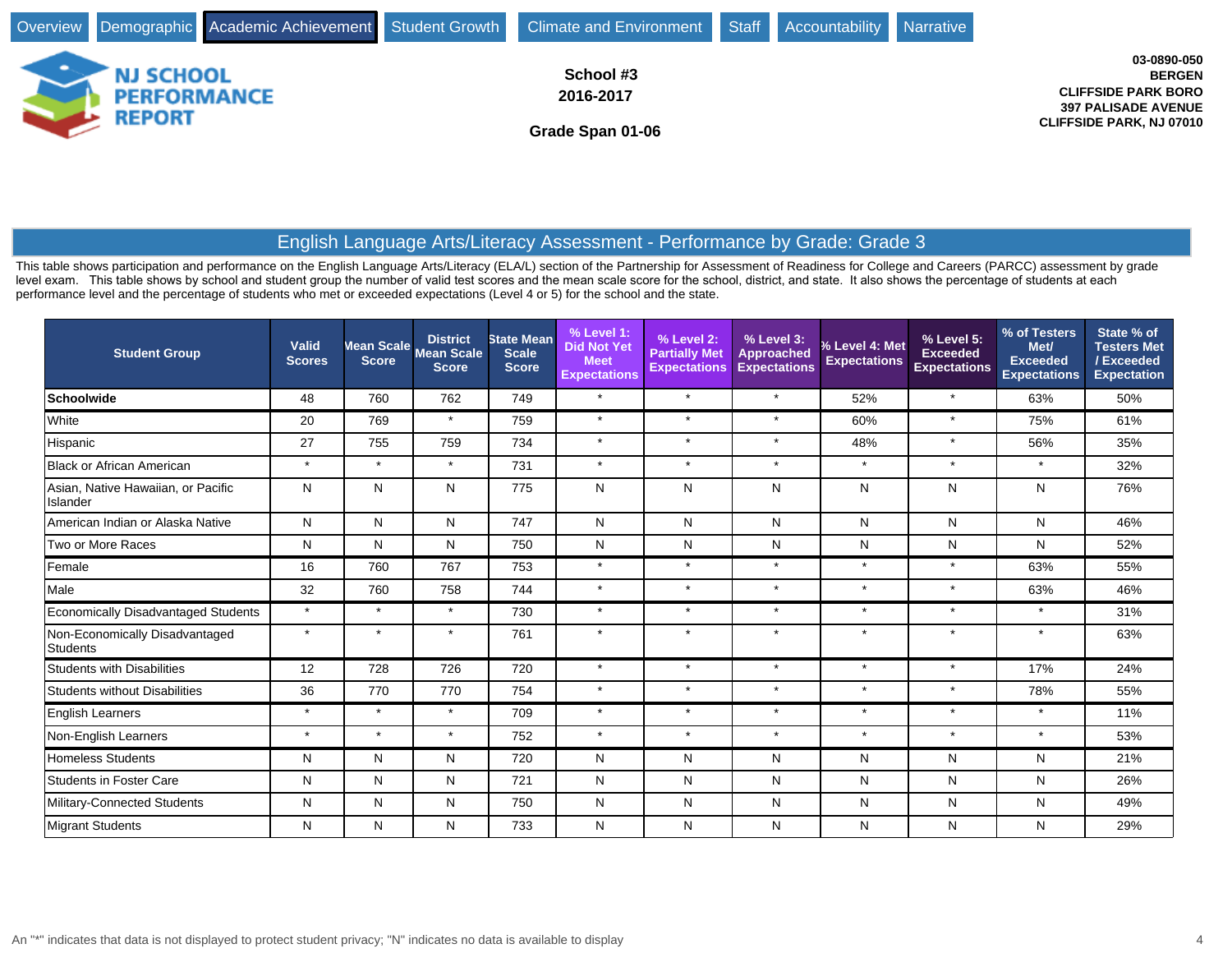

This table shows participation and performance on the English Language Arts/Literacy (ELA/L) section of the Partnership for Assessment of Readiness for College and Careers (PARCC) assessment by grade level exam. This table shows by school and student group the number of valid test scores and the mean scale score for the school, district, and state. It also shows the percentage of students at each performance level and the percentage of students who met or exceeded expectations (Level 4 or 5) for the school and the state.

| <b>Student Group</b>                              | <b>Valid</b><br><b>Scores</b> | Mean Scale<br><b>Score</b> | <b>District</b><br><b>Mean Scale</b><br><b>Score</b> | <b>State Mean</b><br><b>Scale</b><br><b>Score</b> | % Level 1:<br><b>Did Not Yet</b><br><b>Meet</b><br><b>Expectations</b> | % Level 2:<br><b>Partially Met</b><br><b>Expectations</b> | % Level 3:<br><b>Approached</b><br><b>Expectations</b> | % Level 4: Met<br><b>Expectations</b> | % Level 5:<br><b>Exceeded</b><br><b>Expectations</b> | % of Testers<br>Met/<br><b>Exceeded</b><br><b>Expectations</b> | State % of<br><b>Testers Met</b><br>/Exceeded<br><b>Expectation</b> |
|---------------------------------------------------|-------------------------------|----------------------------|------------------------------------------------------|---------------------------------------------------|------------------------------------------------------------------------|-----------------------------------------------------------|--------------------------------------------------------|---------------------------------------|------------------------------------------------------|----------------------------------------------------------------|---------------------------------------------------------------------|
| <b>Schoolwide</b>                                 | 35                            | 773                        | 761                                                  | 753                                               | 0%                                                                     | 0%                                                        | $\star$                                                | 71%                                   | $\star$                                              | 89%                                                            | 56%                                                                 |
| White                                             | 12                            | 777                        | 769                                                  | 762                                               | $\star$                                                                | $\star$                                                   | $\star$                                                | 83%                                   | $\star$                                              | 100%                                                           | 67%                                                                 |
| Hispanic                                          | 20                            | 770                        | $\star$                                              | 740                                               | 0%                                                                     | 0%                                                        | $\star$                                                | 65%                                   | $\star$                                              | 80%                                                            | 40%                                                                 |
| <b>Black or African American</b>                  | $\star$                       | $\star$                    | $\star$                                              | 736                                               | $\star$                                                                | $\star$                                                   | $\star$                                                | $\star$                               | $\star$                                              | $\star$                                                        | 36%                                                                 |
| Asian, Native Hawaiian, or Pacific<br>Islander    | $\star$                       | $\star$                    | $\star$                                              | 777                                               | $\star$                                                                | $\star$                                                   | $\star$                                                | $\star$                               | $\star$                                              |                                                                | 82%                                                                 |
| American Indian or Alaska Native                  | N                             | N                          | N                                                    | 750                                               | N                                                                      | N                                                         | N                                                      | N                                     | N                                                    | N                                                              | 56%                                                                 |
| Two or More Races                                 | $\star$                       | $\star$                    | $\star$                                              | 755                                               | $\star$                                                                | $\star$                                                   | $\star$                                                | $\star$                               | $\star$                                              | $\star$                                                        | 56%                                                                 |
| Female                                            | 17                            | 776                        | 767                                                  | 758                                               | 0%                                                                     | 0%                                                        | $\star$                                                | 65%                                   | $\star$                                              | 88%                                                            | 61%                                                                 |
| Male                                              | 18                            | 770                        | 756                                                  | 748                                               | 0%                                                                     | 0%                                                        | $\star$                                                | 78%                                   | $\star$                                              | 89%                                                            | 51%                                                                 |
| <b>Economically Disadvantaged Students</b>        | $\star$                       | $\star$                    | $\star$                                              | 737                                               | $\star$                                                                | $\star$                                                   | $\star$                                                | $\star$                               | $\star$                                              | $\star$                                                        | 36%                                                                 |
| Non-Economically Disadvantaged<br><b>Students</b> | $\star$                       | $\star$                    | $\star$                                              | 764                                               | $\star$                                                                | $\star$                                                   | $\star$                                                | $\star$                               | $\ddot{\phantom{1}}$                                 | $\overline{\phantom{a}}$                                       | 69%                                                                 |
| <b>Students with Disabilities</b>                 | $\star$                       | $\star$                    | $\star$                                              | 724                                               | $\star$                                                                | $\star$                                                   | $\star$                                                | $\star$                               | $\star$                                              | $\star$                                                        | 25%                                                                 |
| <b>Students without Disabilities</b>              | $\star$                       | $\star$                    | $\star$                                              | 759                                               | $\star$                                                                | $\star$                                                   | $\star$                                                | $\star$                               | $\star$                                              | $\star$                                                        | 62%                                                                 |
| <b>English Learners</b>                           | $\star$                       | $\star$                    | $\star$                                              | 710                                               | $\star$                                                                | $\star$                                                   | $\star$                                                | $\star$                               | $\star$                                              | $\star$                                                        | 10%                                                                 |
| Non-English Learners                              | $\star$                       | $\star$                    | $\star$                                              | 755                                               | $\star$                                                                | $\star$                                                   | $\star$                                                | $\star$                               | $\star$                                              | $\star$                                                        | 58%                                                                 |
| <b>Homeless Students</b>                          | N                             | N                          | N                                                    | 729                                               | N                                                                      | N                                                         | N                                                      | N                                     | N                                                    | N                                                              | 30%                                                                 |
| <b>Students in Foster Care</b>                    | N                             | N                          | N                                                    | 727                                               | N                                                                      | N                                                         | N                                                      | N                                     | N                                                    | N                                                              | 31%                                                                 |
| Military-Connected Students                       | N                             | N                          | N                                                    | 754                                               | N                                                                      | N                                                         | N                                                      | N                                     | N                                                    | N.                                                             | 60%                                                                 |
| <b>Migrant Students</b>                           | N                             | N                          | N                                                    | 726                                               | N                                                                      | N                                                         | N                                                      | ${\sf N}$                             | Ν                                                    | N                                                              | 36%                                                                 |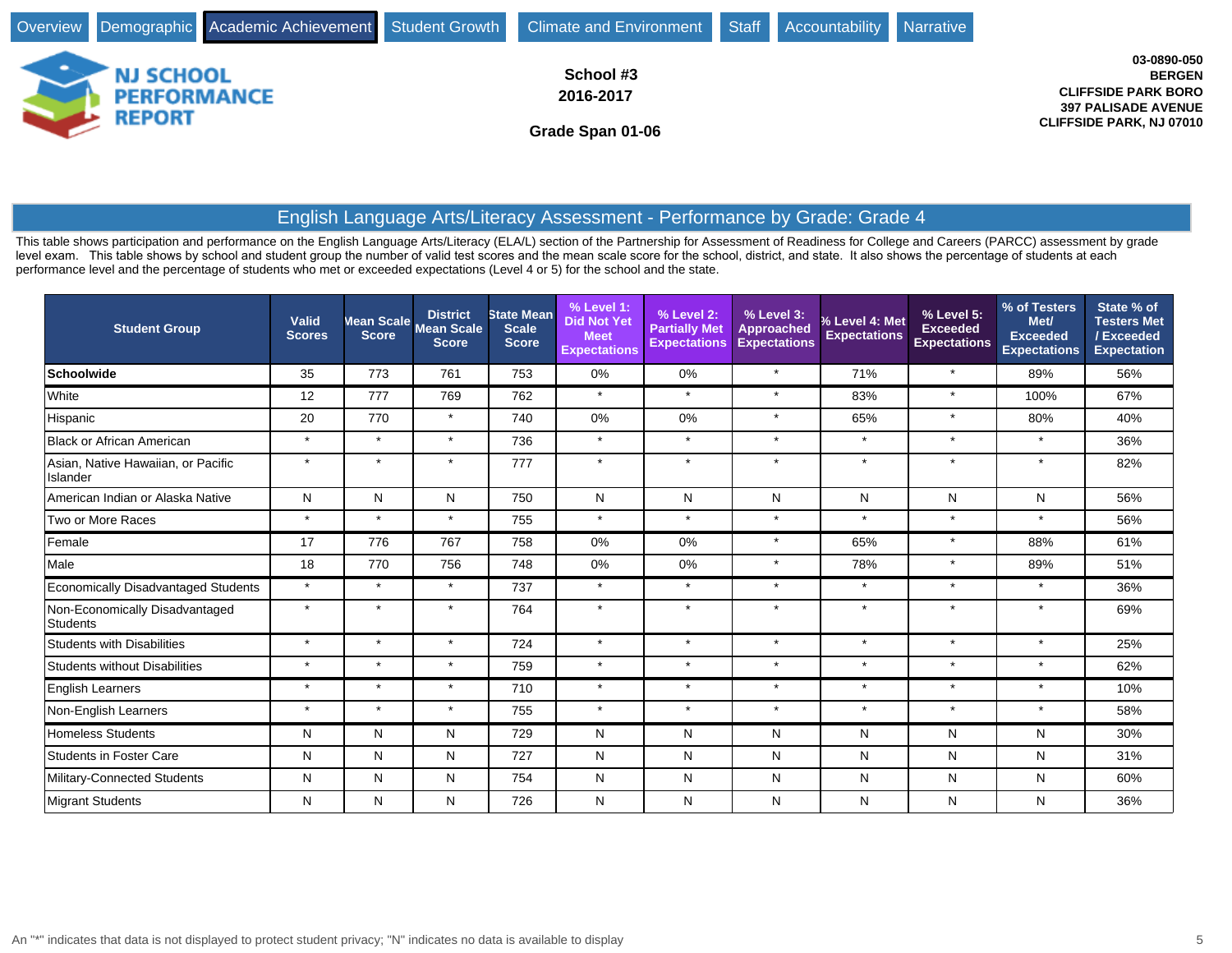

This table shows participation and performance on the English Language Arts/Literacy (ELA/L) section of the Partnership for Assessment of Readiness for College and Careers (PARCC) assessment by grade level exam. This table shows by school and student group the number of valid test scores and the mean scale score for the school, district, and state. It also shows the percentage of students at each performance level and the percentage of students who met or exceeded expectations (Level 4 or 5) for the school and the state.

| <b>Student Group</b>                           | Valid<br><b>Scores</b> | Mean Scale,<br><b>Score</b> | <b>District</b><br><b>Mean Scale</b><br><b>Score</b> | <b>State Mean</b><br><b>Scale</b><br><b>Score</b> | % Level 1:<br><b>Did Not Yet</b><br><b>Meet</b><br><b>Expectations</b> | % Level 2:<br><b>Partially Met</b><br><b>Expectations</b> | % Level 3:<br><b>Approached</b><br><b>Expectations</b> | % Level 4: Met<br><b>Expectations</b> | % Level 5:<br><b>Exceeded</b><br><b>Expectations</b> | % of Testers<br>Met/<br><b>Exceeded</b><br><b>Expectations</b> | State % of<br><b>Testers Met</b><br>/Exceeded<br><b>Expectation</b> |
|------------------------------------------------|------------------------|-----------------------------|------------------------------------------------------|---------------------------------------------------|------------------------------------------------------------------------|-----------------------------------------------------------|--------------------------------------------------------|---------------------------------------|------------------------------------------------------|----------------------------------------------------------------|---------------------------------------------------------------------|
| <b>Schoolwide</b>                              | 44                     | 771                         | 760                                                  | 755                                               | 0%                                                                     | 0%                                                        | $\star$                                                | 77%                                   | $\star$                                              | 89%                                                            | 59%                                                                 |
| White                                          | 11                     | 782                         | $\star$                                              | 763                                               | 0%                                                                     | 0%                                                        | 0%                                                     | $\star$                               | $\star$                                              | 100%                                                           | 69%                                                                 |
| Hispanic                                       | 30                     | 767                         | $\star$                                              | 743                                               | 0%                                                                     | 0%                                                        | $\star$                                                | 83%                                   | $\star$                                              | 87%                                                            | 44%                                                                 |
| <b>Black or African American</b>               | $\star$                | $\star$                     | $\star$                                              | 739                                               | $\star$                                                                | $\star$                                                   | $\star$                                                | $\star$                               | $\star$                                              | $\star$                                                        | 39%                                                                 |
| Asian, Native Hawaiian, or Pacific<br>Islander | $\star$                | $\star$                     | $\star$                                              | 778                                               | $\star$                                                                | $\star$                                                   | $\star$                                                | $\star$                               | $\star$                                              | $\star$                                                        | 84%                                                                 |
| American Indian or Alaska Native               | N                      | N                           | N                                                    | 756                                               | N                                                                      | N                                                         | N                                                      | N                                     | Ν                                                    | N                                                              | 56%                                                                 |
| Two or More Races                              | N                      | N                           | N                                                    | 756                                               | N                                                                      | N                                                         | ${\sf N}$                                              | N                                     | Ν                                                    | N                                                              | 60%                                                                 |
| Female                                         | 22                     | 774                         | $\star$                                              | 761                                               | 0%                                                                     | 0%                                                        | $\star$                                                | 82%                                   | $\star$                                              | 91%                                                            | 66%                                                                 |
| Male                                           | 22                     | 768                         | $\star$                                              | 749                                               | 0%                                                                     | 0%                                                        | $\star$                                                | 73%                                   | $\star$                                              | 86%                                                            | 53%                                                                 |
| <b>Economically Disadvantaged Students</b>     | $\star$                | $\star$                     | $\star$                                              | 739                                               | $\star$                                                                | $\star$                                                   | $\star$                                                | $\star$                               | $\star$                                              |                                                                | 40%                                                                 |
| Non-Economically Disadvantaged<br>Students     | $\star$                | $\star$                     | $\star$                                              | 765                                               | $\star$                                                                | $\star$                                                   | $\star$                                                | $\star$                               | $\star$                                              | $\star$                                                        | 71%                                                                 |
| <b>Students with Disabilities</b>              | $\star$                | $\star$                     | $\star$                                              | 724                                               | $\star$                                                                | $\star$                                                   | $\star$                                                | $\star$                               | $\star$                                              | $\star$                                                        | 22%                                                                 |
| <b>Students without Disabilities</b>           | $\star$                | $\star$                     | $\star$                                              | 761                                               | $\star$                                                                | $\star$                                                   | $\star$                                                | $\star$                               | $\star$                                              | $\star$                                                        | 66%                                                                 |
| <b>English Learners</b>                        | $\star$                | $\star$                     | $\star$                                              | 710                                               | $\star$                                                                | $\star$                                                   | $\star$                                                | $\star$                               | $\star$                                              | $\star$                                                        | 12%                                                                 |
| Non-English Learners                           | $\star$                | $\star$                     | $\star$                                              | 756                                               | $\star$                                                                | $\star$                                                   | $\star$                                                | $\star$                               | $\star$                                              | $\star$                                                        | 60%                                                                 |
| <b>Homeless Students</b>                       | N                      | N                           | N                                                    | 732                                               | N                                                                      | N                                                         | N                                                      | N                                     | N                                                    | N                                                              | 30%                                                                 |
| <b>Students in Foster Care</b>                 | N                      | N                           | N                                                    | 727                                               | N                                                                      | N                                                         | N                                                      | N                                     | N                                                    | N                                                              | 23%                                                                 |
| Military-Connected Students                    | N                      | N                           | N                                                    | 756                                               | N                                                                      | N                                                         | N                                                      | N                                     | N                                                    | N                                                              | 62%                                                                 |
| <b>Migrant Students</b>                        | N                      | N                           | N                                                    | 730                                               | N                                                                      | N                                                         | N                                                      | $\mathsf{N}$                          | N                                                    | N                                                              | 36%                                                                 |

**BERGEN**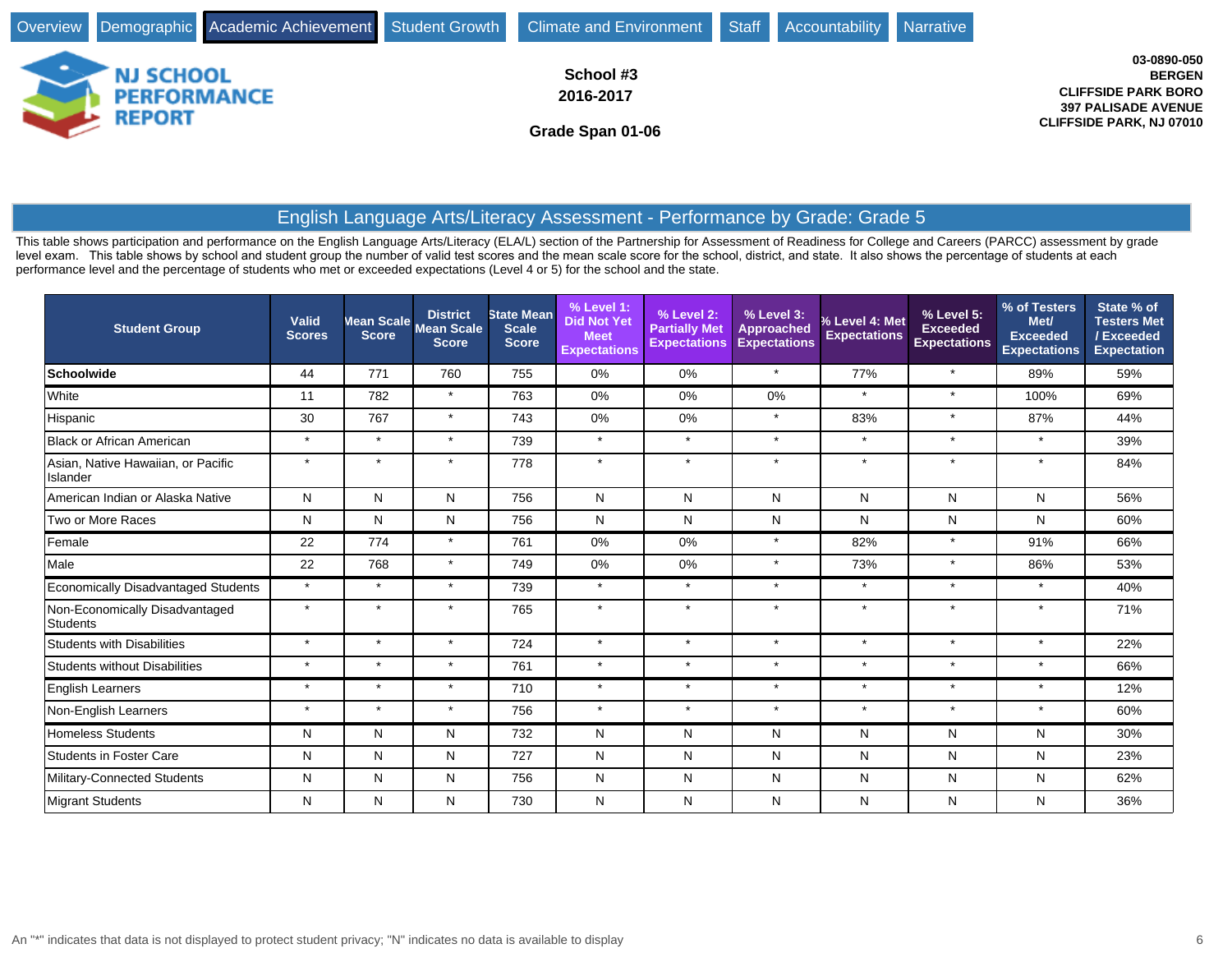

This table shows participation and performance on the English Language Arts/Literacy (ELA/L) section of the Partnership for Assessment of Readiness for College and Careers (PARCC) assessment by grade level exam. This table shows by school and student group the number of valid test scores and the mean scale score for the school, district, and state. It also shows the percentage of students at each performance level and the percentage of students who met or exceeded expectations (Level 4 or 5) for the school and the state.

| <b>Student Group</b>                           | Valid<br><b>Scores</b> | Mean Scale<br><b>Score</b> | <b>District</b><br><b>Mean Scale</b><br><b>Score</b> | <b>State Mean</b><br><b>Scale</b><br><b>Score</b> | % Level 1:<br><b>Did Not Yet</b><br><b>Meet</b><br><b>Expectations</b> | % Level 2:<br><b>Partially Met</b><br><b>Expectations</b> | % Level 3:<br><b>Approached</b><br><b>Expectations</b> | % Level 4: Met<br><b>Expectations</b> | % Level 5:<br><b>Exceeded</b><br><b>Expectations</b> | % of Testers<br>Met/<br><b>Exceeded</b><br><b>Expectations</b> | State % of<br><b>Testers Met</b><br>/Exceeded<br><b>Expectation</b> |
|------------------------------------------------|------------------------|----------------------------|------------------------------------------------------|---------------------------------------------------|------------------------------------------------------------------------|-----------------------------------------------------------|--------------------------------------------------------|---------------------------------------|------------------------------------------------------|----------------------------------------------------------------|---------------------------------------------------------------------|
| <b>Schoolwide</b>                              | 51                     | 781                        | 765                                                  | 751                                               | $\star$                                                                | $\star$                                                   | $\star$                                                | 53%                                   | 41%                                                  | 94%                                                            | 54%                                                                 |
| White                                          | 12                     | 776                        | 767                                                  | 758                                               | 0%                                                                     | 0%                                                        | 0%                                                     | $\star$                               | $\star$                                              | 100%                                                           | 63%                                                                 |
| Hispanic                                       | 35                     | 782                        | 762                                                  | 740                                               | $\star$                                                                | $\star$                                                   | $\star$                                                | 49%                                   | 46%                                                  | 94%                                                            | 38%                                                                 |
| <b>Black or African American</b>               | $\star$                | $\star$                    | $\star$                                              | 735                                               | $\star$                                                                | $\star$                                                   | $\star$                                                | $\star$                               | $\star$                                              | $\star$                                                        | 32%                                                                 |
| Asian, Native Hawaiian, or Pacific<br>Islander | $\star$                | $\star$                    | $\star$                                              | 775                                               | $\star$                                                                | $\star$                                                   | $\star$                                                | $\star$                               | $\star$                                              |                                                                | 81%                                                                 |
| American Indian or Alaska Native               | N                      | N                          | N                                                    | 749                                               | N                                                                      | N                                                         | N                                                      | N                                     | N                                                    | N                                                              | 52%                                                                 |
| Two or More Races                              | $\star$                | $\star$                    | $\star$                                              | 753                                               | $\star$                                                                | $\star$                                                   | $\star$                                                | $\star$                               | $\star$                                              | $\star$                                                        | 56%                                                                 |
| Female                                         | 29                     | 782                        | 773                                                  | 758                                               | $\star$                                                                | $\star$                                                   | $\star$                                                | 48%                                   | $\star$                                              | 93%                                                            | 61%                                                                 |
| Male                                           | 22                     | 780                        | 756                                                  | 745                                               | $\star$                                                                | $\star$                                                   | $\star$                                                | 59%                                   | $\star$                                              | 96%                                                            | 46%                                                                 |
| Economically Disadvantaged Students            | 37                     | 781                        | $\star$                                              | 737                                               | $\star$                                                                | $\star$                                                   | $\star$                                                | 46%                                   | $\star$                                              | 92%                                                            | 34%                                                                 |
| Non-Economically Disadvantaged<br>Students     | 14                     | 782                        | $\star$                                              | 760                                               | $\star$                                                                | $\star$                                                   | $\star$                                                | 71%                                   |                                                      | 100%                                                           | 65%                                                                 |
| <b>Students with Disabilities</b>              | 11                     | 766                        | 735                                                  | 722                                               | $\star$                                                                | $\star$                                                   | $\star$                                                | $\star$                               | $\star$                                              | 100%                                                           | 17%                                                                 |
| <b>Students without Disabilities</b>           | 40                     | 785                        | 773                                                  | 757                                               | $\star$                                                                | $\star$                                                   | $\star$                                                | $\star$                               | $\star$                                              | 93%                                                            | 61%                                                                 |
| English Learners                               | $\star$                | $\star$                    | $\star$                                              | 709                                               | $\star$                                                                | $\star$                                                   | $\star$                                                | $\star$                               | $\star$                                              | $\star$                                                        | $\star$                                                             |
| Non-English Learners                           | $\star$                | $\star$                    | $\star$                                              | 752                                               | $\star$                                                                | $\star$                                                   | $\star$                                                | $\star$                               | $\star$                                              | $\star$                                                        | $\star$                                                             |
| <b>Homeless Students</b>                       | N                      | N                          | N                                                    | 729                                               | N                                                                      | N                                                         | N                                                      | N                                     | N                                                    | N                                                              | 22%                                                                 |
| <b>Students in Foster Care</b>                 | N                      | N                          | N                                                    | 727                                               | N                                                                      | N                                                         | N                                                      | N                                     | N                                                    | N                                                              | 23%                                                                 |
| Military-Connected Students                    | N                      | N                          | N                                                    | 750                                               | N                                                                      | N                                                         | ${\sf N}$                                              | N                                     | Ν                                                    | N                                                              | 55%                                                                 |
| Migrant Students                               | N                      | N                          | N                                                    | 721                                               | N                                                                      | N                                                         | N                                                      | $\mathsf{N}$                          | Ν                                                    | N                                                              | 20%                                                                 |

**BERGEN**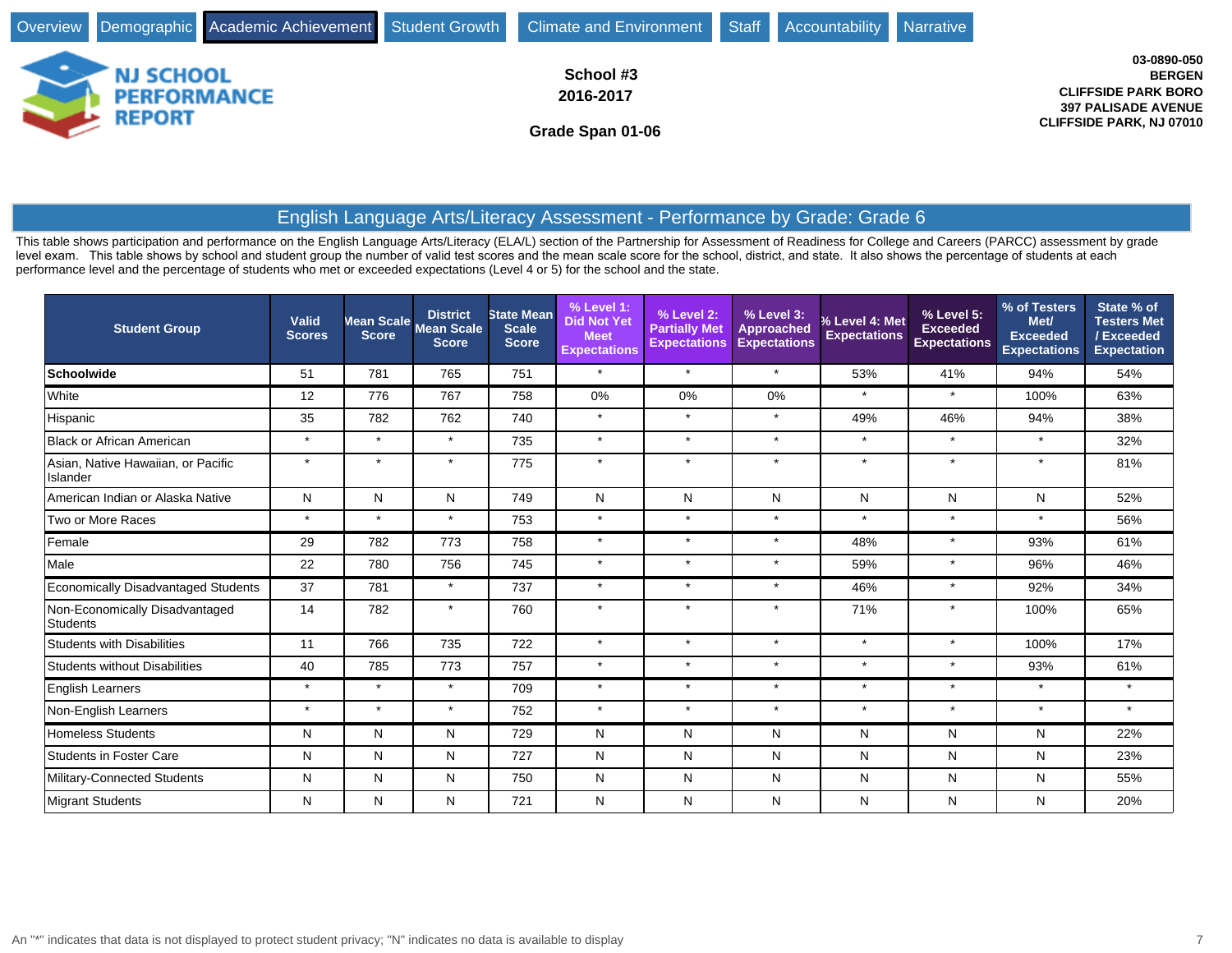

# English Language Arts/Literacy Assessment - Performance Trends



This graph presents the percentage of students who met or exceeded expectations for the past two years.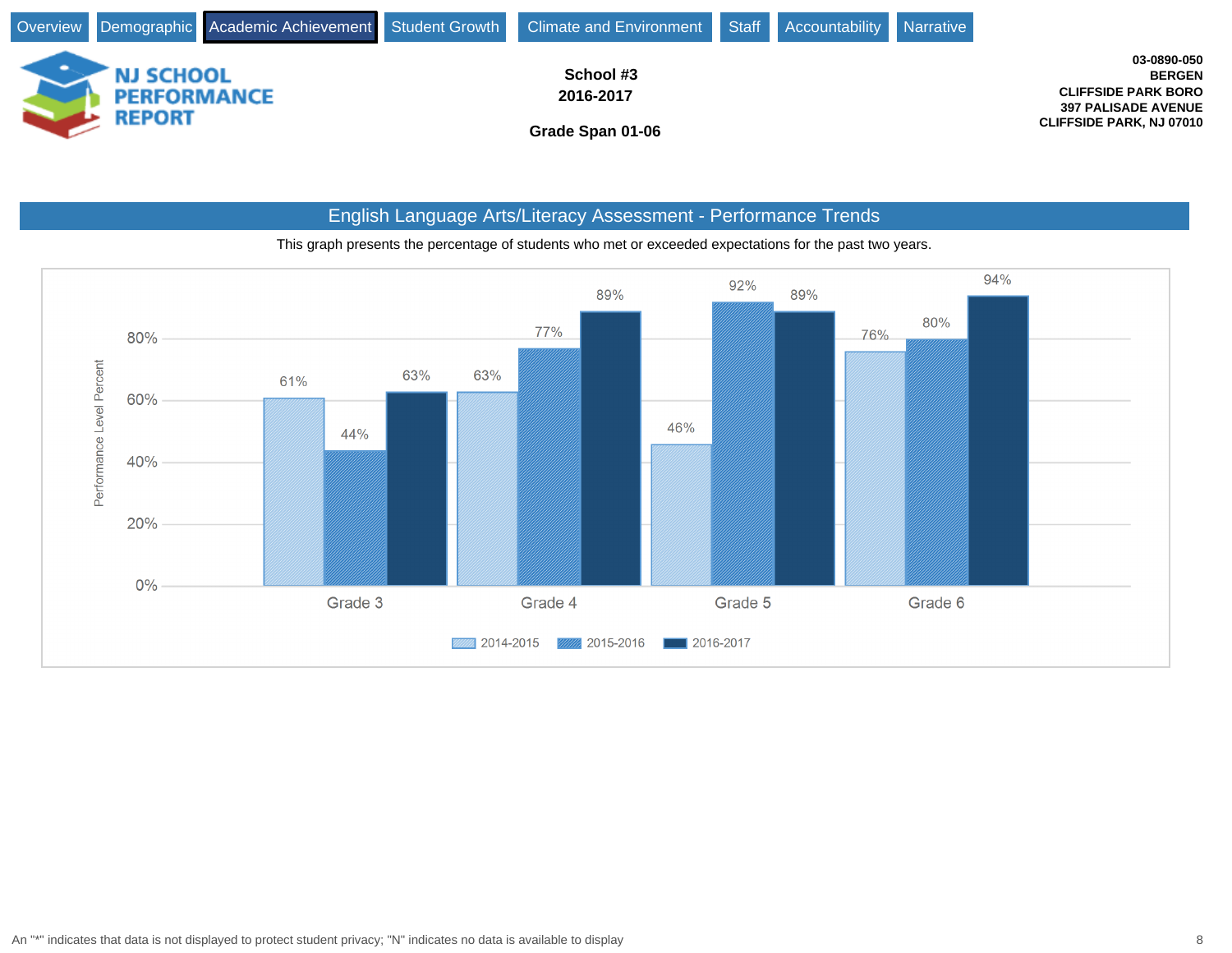|                                        |  | Overview Demographic Academic Achievement Student Growth Climate and Environment Staff Accountability Narrative |  |                                                                                          |
|----------------------------------------|--|-----------------------------------------------------------------------------------------------------------------|--|------------------------------------------------------------------------------------------|
| <b>NJ SCHOOL</b><br><b>PERFORMANCE</b> |  | School #3<br>2016-2017                                                                                          |  | 03-0890-050<br><b>BERGEN</b><br><b>CLIFFSIDE PARK BORO</b><br><b>397 PALISADE AVENUE</b> |
| REPORT                                 |  | Grade Span 01-06                                                                                                |  | <b>CLIFFSIDE PARK, NJ 07010</b>                                                          |

### Mathematics Assessment - Participation and Performance

This table shows information about the Mathematics section of the Partnership for Assessment of Readiness for College and Careers (PARCC) assessment for the school and each student group. The PARCC assessment has five performance levels, where levels 4 and 5 (met or exceeded expectations) indicate students have demonstrated readiness for the next grade level/course and are on track for college and Experience in the ponditional of visits of the correst of the control of the control of the control of the controlled when the set and the percentage of testers that met or exceeded expectations in the school, the district state. The last three columns of the table show the accountability proficiency rate, the annual target, and whether the school or student group met its annual target as required by the Every Student Succeeds Act (ESSA) accountability. Student groups with the annual target section grayed out are not required to meet annual targets under ESSA accountability. For more details on New Jersey's accountability system, see these [accountability resources.](http://www.state.nj.us/education/title1/accountability/progress/17/)

| <b>Student Group</b>                              | <b>Valid Scores</b> | % of students<br><b>Taking Test</b> | School:<br>% of Testers<br>Met/Exceeded<br><b>Expectations</b> | <b>District:</b><br>% of Testers<br>Met/Exceeded<br><b>Expectations</b> | State:<br>% of Testers<br>Met/Exceeded<br><b>Expectations</b> | Proficiency Rate 2016-17 Annual<br>for Federal<br><b>Accountability</b> | <b>Target</b> | Met 2016-17<br><b>Annual Target</b> |
|---------------------------------------------------|---------------------|-------------------------------------|----------------------------------------------------------------|-------------------------------------------------------------------------|---------------------------------------------------------------|-------------------------------------------------------------------------|---------------|-------------------------------------|
| Schoolwide                                        | 166                 | 97.8                                | 67.40                                                          | 37.20                                                                   | 43.50                                                         | 67.4                                                                    | 54.4          | Met Target                          |
| White                                             | 55                  | 100.0                               | 67.30                                                          | 41.70                                                                   | 52.40                                                         | 67.3                                                                    | 59.2          | Met Target                          |
| Hispanic                                          | 105                 | 96.6                                | 65.70                                                          | 30.50                                                                   | 27.60                                                         | 65.7                                                                    | 51.5          | Met Target                          |
| Black or African American                         | N                   | N                                   | $\star$                                                        | 18.70                                                                   | 21.70                                                         | $\star$                                                                 | $**$          | $***$                               |
| Asian, Native Hawaiian, or Pacific<br>Islander    | $\star$             | $\star$                             | $\star$                                                        | 73.00                                                                   | 75.60                                                         | $\star$                                                                 | $**$          | $**$                                |
| American Indian or Alaska Native                  | N                   | N                                   | $\star$                                                        | 50.00                                                                   | 42.50                                                         | $\star$                                                                 | $**$          | $^{\star\star}$                     |
| Two or More Races                                 | $\star$             | $\star$                             | $\star$                                                        | 80.00                                                                   | 44.90                                                         | $\star$                                                                 | $***$         | $**$                                |
| Female                                            | 78                  | 96.6                                | 68.00                                                          | 37.10                                                                   | 44.10                                                         | 68                                                                      |               |                                     |
| Male                                              | 88                  | 99.0                                | 67.00                                                          | 37.20                                                                   | 42.90                                                         | 67                                                                      |               |                                     |
| <b>Economically Disadvantaged Students</b>        | 136                 | 97.4                                | 65.50                                                          | 33.60                                                                   | 25.10                                                         | 65.5                                                                    | 52.2          | Met Target                          |
| Non-Economically Disadvanatged<br><b>Students</b> | 30                  | 100.0                               | 76.60                                                          | 41.60                                                                   | 54.30                                                         | 76.6                                                                    |               |                                     |
| <b>Students with Disabilities</b>                 | 33                  | 100.0                               | 36.40                                                          | 14.90                                                                   | 16.50                                                         | 36.4                                                                    | 45.8          | Met Target†                         |
| <b>Students without Disabilities</b>              | 133                 | 97.4                                | 75.20                                                          | 42.10                                                                   | 48.80                                                         | 75.2                                                                    |               |                                     |
| <b>English Learners</b>                           | 41                  | 94.0                                | 63.40                                                          | $\star$                                                                 | 23.30                                                         | 63.4                                                                    | 44            | Met Target                          |
| Non-English Learners                              | 125                 | 99.3                                | 68.80                                                          | $\star$                                                                 | 45.20                                                         | 68.8                                                                    |               |                                     |
| <b>Homeless Students</b>                          | N                   | N                                   | $\star$                                                        | 25.00                                                                   | 16.40                                                         | $\star$                                                                 |               |                                     |
| <b>Students In Foster Care</b>                    | N                   | N                                   | $\star$                                                        | 20.00                                                                   | 15.10                                                         | $\star$                                                                 |               |                                     |
| Military-Connected Students                       | N                   | N                                   | $\star$                                                        | 0.00                                                                    | 39.90                                                         | $\star$                                                                 |               |                                     |
| <b>Migrant Students</b>                           | N                   | N                                   | $\star$                                                        | 0.00                                                                    | 18.20                                                         | $\star$                                                                 |               |                                     |

\*\* ESSA accountability targets are only included if data is available for at least 20 students.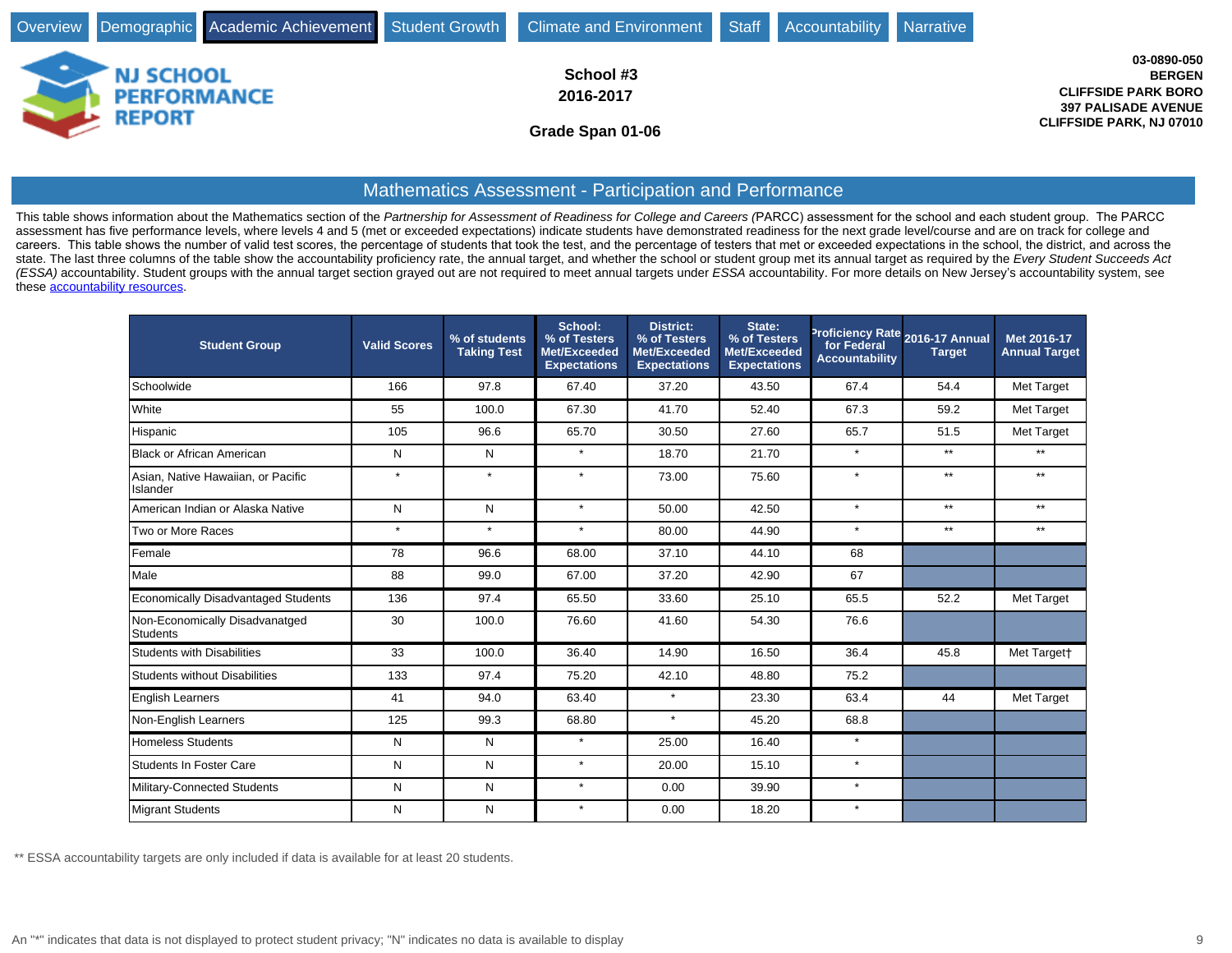| Overview Demographic Academic Achievement Student Growth Climate and Environment Staff |                                            | Accountability | Narrative |                                                                                                                             |
|----------------------------------------------------------------------------------------|--------------------------------------------|----------------|-----------|-----------------------------------------------------------------------------------------------------------------------------|
| <b>NJ SCHOOL</b><br><b>PERFORMANCE</b><br><b>REPORT</b>                                | School #3<br>2016-2017<br>Grade Span 01-06 |                |           | 03-0890-050<br><b>BERGEN</b><br><b>CLIFFSIDE PARK BORO</b><br><b>397 PALISADE AVENUE</b><br><b>CLIFFSIDE PARK, NJ 07010</b> |

### Mathematics Assessment - Performance by Grade: Grade 3

This table shows participation and performance on the Mathematics section of the Partnership for Assessment of Readiness for College and Careers (PARCC) assessment by end of course exam. This table shows by school and student group the number of valid test scores and the mean scale score for the school, district, and state. It also shows the percentage of students at each performance level and the percentage of students who met or exceeded expectations (Level 4 or 5) for the school and the state.

| <b>Student Group</b>                           | Valid<br><b>Scores</b> | Mean Scale<br><b>Score</b> | <b>District</b><br><b>Mean Scale</b><br><b>Score</b> | <b>State Mean</b><br><b>Scale</b><br><b>Score</b> | % Level 1:<br><b>Did Not Yet</b><br><b>Meet</b><br><b>Expectations</b> | % Level 2:<br><b>Partially Met</b><br><b>Expectations</b> | % Level 3:<br><b>Approached</b><br><b>Expectations</b> | % Level 4: Met<br><b>Expectations</b> | % Level 5:<br><b>Exceeded</b><br><b>Expectations</b> | % of Testers<br>Met/<br><b>Exceeded</b><br><b>Expectations</b> | State % of<br><b>Testers Met</b><br>/Exceeded<br><b>Expectation</b> |
|------------------------------------------------|------------------------|----------------------------|------------------------------------------------------|---------------------------------------------------|------------------------------------------------------------------------|-----------------------------------------------------------|--------------------------------------------------------|---------------------------------------|------------------------------------------------------|----------------------------------------------------------------|---------------------------------------------------------------------|
| Schoolwide                                     | 49                     | 765                        | 755                                                  | 750                                               | 0%                                                                     | $\star$                                                   | $\star$                                                | 41%                                   | 27%                                                  | 67%                                                            | 53%                                                                 |
| White                                          | 20                     | 771                        | $\star$                                              | 758                                               | 0%                                                                     | $\star$                                                   | $\star$                                                | 60%                                   | $\star$                                              | 80%                                                            | 63%                                                                 |
| Hispanic                                       | 28                     | 761                        | 749                                                  | 738                                               | 0%                                                                     | $\star$                                                   | $\star$                                                | $\star$                               | $\star$                                              | 61%                                                            | 37%                                                                 |
| Black or African American                      | $\star$                | $\star$                    | $\star$                                              | 733                                               | $\star$                                                                | $\star$                                                   | $\star$                                                | $\star$                               | $\star$                                              | $\star$                                                        | 32%                                                                 |
| Asian, Native Hawaiian, or Pacific<br>Islander | N                      | N                          | N                                                    | 778                                               | N                                                                      | N                                                         | $\mathsf{N}$                                           | N                                     | N                                                    | N                                                              | 82%                                                                 |
| American Indian or Alaska Native               | N                      | N                          | N                                                    | 749                                               | N                                                                      | N                                                         | $\mathsf{N}$                                           | N                                     | N                                                    | N                                                              | 51%                                                                 |
| Two or More Races                              | N                      | N                          | N                                                    | 750                                               | N                                                                      | N                                                         | N                                                      | N                                     | N                                                    | N                                                              | 53%                                                                 |
| Female                                         | 17                     | 765                        | 754                                                  | 751                                               | 0%                                                                     | $\star$                                                   | $\star$                                                | $\star$                               | $\star$                                              | 71%                                                            | 52%                                                                 |
| Male                                           | 32                     | 765                        | 757                                                  | 750                                               | 0%                                                                     | $\star$                                                   | $\star$                                                | $\star$                               | $\star$                                              | 66%                                                            | 53%                                                                 |
| Economically Disadvantaged Students            | $\star$                | $\star$                    | $\star$                                              | 735                                               | $\star$                                                                | $\star$                                                   | $\star$                                                | $\star$                               | $\star$                                              | $\star$                                                        | 34%                                                                 |
| Non-Economically Disadvantaged<br>Students     | $\star$                | $\star$                    | $\star$                                              | 761                                               | $\star$                                                                | $\star$                                                   | $\star$                                                | $\star$                               |                                                      | $\star$                                                        | 65%                                                                 |
| Students with Disabilities                     | 12                     | 732                        | 727                                                  | 728                                               | $\star$                                                                | $\star$                                                   | $\star$                                                | $\star$                               | $\star$                                              | 17%                                                            | 29%                                                                 |
| Students without Disabilities                  | 37                     | 775                        | 761                                                  | 754                                               | $\star$                                                                | $\star$                                                   | $\star$                                                | $\star$                               | $\star$                                              | 84%                                                            | 57%                                                                 |
| <b>English Learners</b>                        | $\star$                | $\star$                    | $\star$                                              | 724                                               | $\star$                                                                | $\star$                                                   | $\star$                                                | $\star$                               | $\star$                                              | $\star$                                                        | 21%                                                                 |
| Non-English Learners                           | $\star$                | $\star$                    | $\star$                                              | 753                                               | $\star$                                                                | $\star$                                                   | $\star$                                                | $\star$                               | $\star$                                              | $\star$                                                        | 55%                                                                 |
| <b>Homeless Students</b>                       | N                      | N                          | N                                                    | 724                                               | N                                                                      | N                                                         | N                                                      | N                                     | N                                                    | N                                                              | 22%                                                                 |
| <b>Students in Foster Care</b>                 | N                      | N                          | N                                                    | 727                                               | N                                                                      | N                                                         | N                                                      | N                                     | N                                                    | N                                                              | 27%                                                                 |
| Military-Connected Students                    | N                      | N                          | N                                                    | 750                                               | N                                                                      | N                                                         | N                                                      | N                                     | N                                                    | N                                                              | 51%                                                                 |
| Migrant Students                               | N                      | N                          | N                                                    | 725                                               | N                                                                      | N                                                         | N                                                      | N                                     | N                                                    | N                                                              | 35%                                                                 |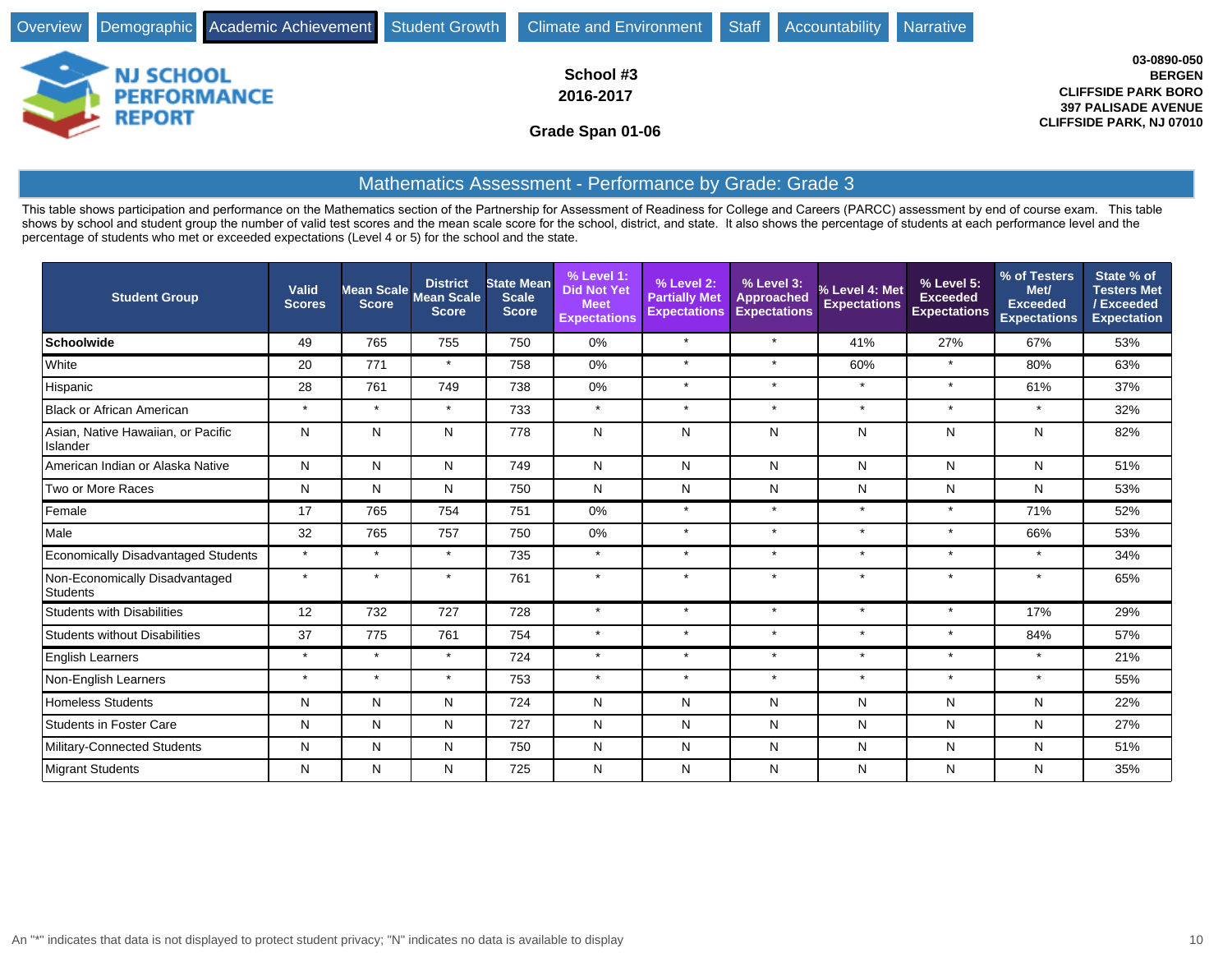| Overview Demographic Academic Achievement Student Growth Climate and Environment |                                            | Staff | Accountability Narrative |                                                                                                                             |
|----------------------------------------------------------------------------------|--------------------------------------------|-------|--------------------------|-----------------------------------------------------------------------------------------------------------------------------|
| <b>NJ SCHOOL</b><br><b>PERFORMANCE</b><br><b>REPORT</b>                          | School #3<br>2016-2017<br>Grade Span 01-06 |       |                          | 03-0890-050<br><b>BERGEN</b><br><b>CLIFFSIDE PARK BORO</b><br><b>397 PALISADE AVENUE</b><br><b>CLIFFSIDE PARK, NJ 07010</b> |

### Mathematics Assessment - Performance by Grade: Grade 4

This table shows participation and performance on the Mathematics section of the Partnership for Assessment of Readiness for College and Careers (PARCC) assessment by end of course exam. This table shows by school and student group the number of valid test scores and the mean scale score for the school, district, and state. It also shows the percentage of students at each performance level and the percentage of students who met or exceeded expectations (Level 4 or 5) for the school and the state.

| <b>Student Group</b>                           | Valid<br><b>Scores</b> | <b>Score</b> | <b>District</b><br>Mean Scale Mean Scale<br><b>Score</b> | <b>State Mean</b><br><b>Scale</b><br><b>Score</b> | % Level 1:<br><b>Did Not Yet</b><br><b>Meet</b><br><b>Expectations</b> | % Level 2:<br><b>Partially Met</b><br><b>Expectations</b> | % Level 3:<br><b>Approached</b><br><b>Expectations</b> | % Level 4: Met<br><b>Expectations</b> | % Level 5:<br><b>Exceeded</b><br><b>Expectations</b> | % of Testers<br>Met/<br><b>Exceeded</b><br><b>Expectations</b> | State % of<br><b>Testers Met</b><br>/Exceeded<br><b>Expectation</b> |
|------------------------------------------------|------------------------|--------------|----------------------------------------------------------|---------------------------------------------------|------------------------------------------------------------------------|-----------------------------------------------------------|--------------------------------------------------------|---------------------------------------|------------------------------------------------------|----------------------------------------------------------------|---------------------------------------------------------------------|
| <b>Schoolwide</b>                              | 37                     | 747          | 746                                                      | 746                                               | $\star$                                                                | $\star$                                                   | 43%                                                    | 43%                                   | 0%                                                   | 43%                                                            | 47%                                                                 |
| White                                          | 13                     | 742          | 751                                                      | 754                                               | 0%                                                                     | $\star$                                                   | $\star$                                                | $\star$                               | $0\%$                                                | 39%                                                            | 59%                                                                 |
| Hispanic                                       | 21                     | 747          | 740                                                      | 734                                               | $\star$                                                                | $\star$                                                   | 48%                                                    | $\star$                               | 0%                                                   | 43%                                                            | 30%                                                                 |
| <b>Black or African American</b>               | $\star$                | $\star$      | $\star$                                                  | 729                                               | $\star$                                                                | $\star$                                                   | $\star$                                                | $\star$                               | $\star$                                              | $\star$                                                        | 25%                                                                 |
| Asian, Native Hawaiian, or Pacific<br>Islander | $\star$                | $\star$      | $\star$                                                  | 773                                               | $\star$                                                                | $\star$                                                   | $\star$                                                | $\star$                               | $\star$                                              | $\star$                                                        | 79%                                                                 |
| American Indian or Alaska Native               | N                      | N            | N                                                        | 743                                               | N                                                                      | N                                                         | N                                                      | Ν                                     | N                                                    | N                                                              | 42%                                                                 |
| Two or More Races                              | $\star$                | $\star$      | $\star$                                                  | 747                                               | $\star$                                                                | $\star$                                                   | $\star$                                                | $\star$                               | $\star$                                              | $\star$                                                        | 48%                                                                 |
| Female                                         | 17                     | 746          | 747                                                      | 746                                               | $\star$                                                                | $\star$                                                   | $\star$                                                | $\star$                               | 0%                                                   | 47%                                                            | 47%                                                                 |
| Male                                           | 20                     | 747          | 746                                                      | 746                                               | $\star$                                                                | $\star$                                                   | $\star$                                                | $\star$                               | 0%                                                   | 40%                                                            | 48%                                                                 |
| <b>Economically Disadvantaged Students</b>     | $\star$                | $\star$      | $\star$                                                  | 731                                               | $\star$                                                                | $\star$                                                   | $\star$                                                | $\star$                               | $\star$                                              | $\star$                                                        | 27%                                                                 |
| Non-Economically Disadvantaged<br>Students     | $\star$                | $\star$      | $\star$                                                  | 756                                               | $\star$                                                                | $\star$                                                   | $\star$                                                | $\star$                               | $\ddot{\phantom{1}}$                                 | $\star$                                                        | 61%                                                                 |
| <b>Students with Disabilities</b>              | $\star$                | $\star$      | $\star$                                                  | 724                                               | $\star$                                                                | $\star$                                                   | $\star$                                                | $\star$                               | $\star$                                              | $\star$                                                        | 22%                                                                 |
| <b>Students without Disabilities</b>           | $\star$                | $\star$      | $\star$                                                  | 751                                               | $\star$                                                                | $\star$                                                   | $\star$                                                | $\star$                               | $\star$                                              | $\star$                                                        | 52%                                                                 |
| <b>English Learners</b>                        | $\star$                | $\star$      | $\star$                                                  | 716                                               | $\star$                                                                | $\star$                                                   | $\star$                                                | $\star$                               | $\star$                                              | $\star$                                                        | 12%                                                                 |
| Non-English Learners                           | $\star$                | $\star$      | $\star$                                                  | 748                                               | $\star$                                                                | $\star$                                                   | $\star$                                                | $\star$                               | $\star$                                              | $\star$                                                        | 49%                                                                 |
| <b>Homeless Students</b>                       | N                      | N            | N                                                        | 722                                               | N                                                                      | N                                                         | N                                                      | N                                     | N                                                    | N                                                              | 18%                                                                 |
| <b>Students in Foster Care</b>                 | N                      | N            | N                                                        | 721                                               | N                                                                      | N                                                         | $\mathsf{N}$                                           | N                                     | N                                                    | N                                                              | 18%                                                                 |
| Military-Connected Students                    | N                      | N            | N                                                        | 748                                               | N                                                                      | N                                                         | $\mathsf{N}$                                           | N                                     | N                                                    | N                                                              | 50%                                                                 |
| Migrant Students                               | N                      | N            | N                                                        | 713                                               | N                                                                      | N                                                         | N                                                      | N                                     | N                                                    | N                                                              | 22%                                                                 |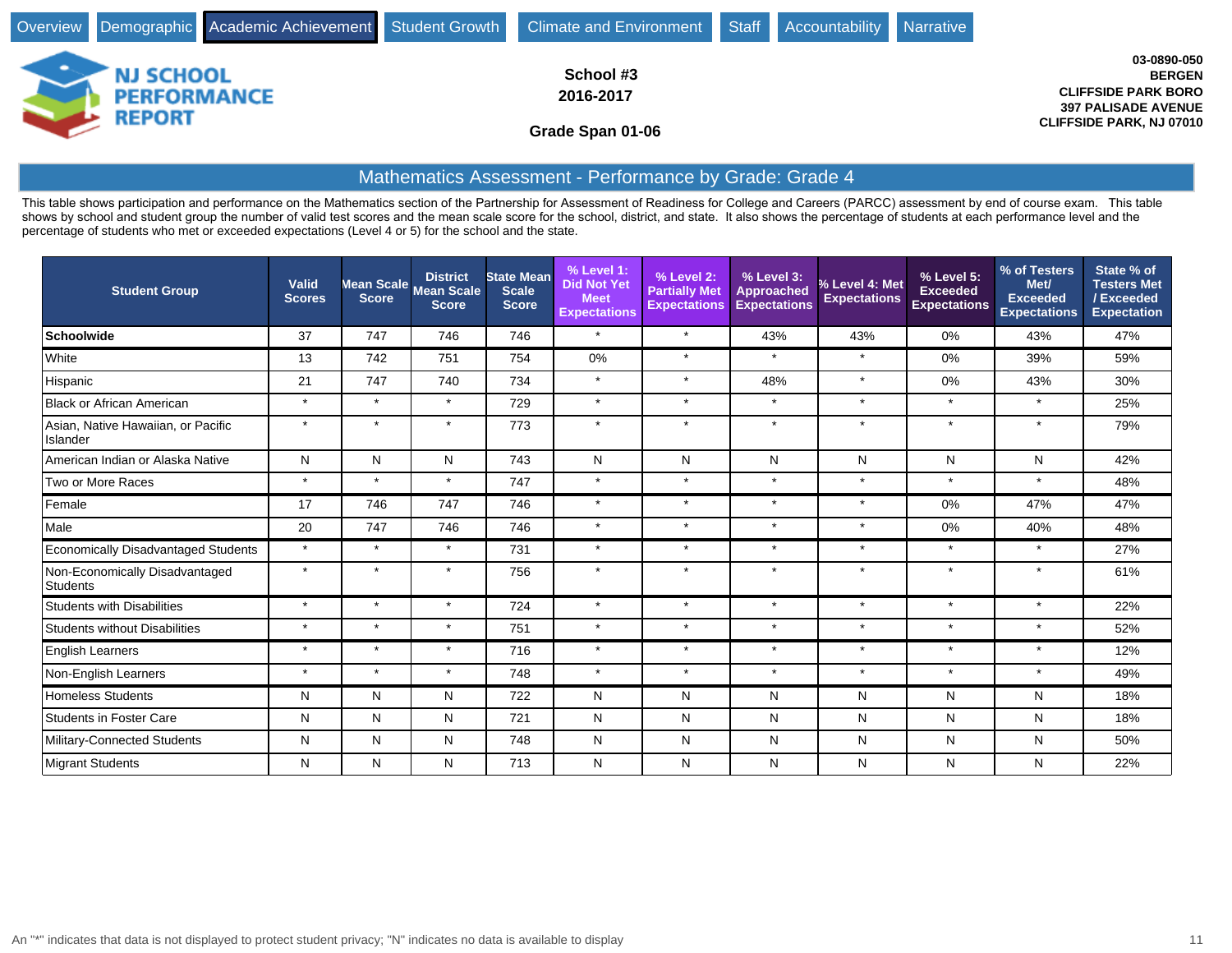| Overview Demographic Academic Achievement Student Growth | Climate and Environment                    | Staff | Accountability Narrative |                                                                                                                             |
|----------------------------------------------------------|--------------------------------------------|-------|--------------------------|-----------------------------------------------------------------------------------------------------------------------------|
| <b>NJ SCHOOL</b><br><b>PERFORMANCE</b><br>REPORT         | School #3<br>2016-2017<br>Grade Span 01-06 |       |                          | 03-0890-050<br><b>BERGEN</b><br><b>CLIFFSIDE PARK BORO</b><br><b>397 PALISADE AVENUE</b><br><b>CLIFFSIDE PARK, NJ 07010</b> |

## Mathematics Assessment - Performance by Grade: Grade 5

This table shows participation and performance on the Mathematics section of the Partnership for Assessment of Readiness for College and Careers (PARCC) assessment by end of course exam. This table shows by school and student group the number of valid test scores and the mean scale score for the school, district, and state. It also shows the percentage of students at each performance level and the percentage of students who met or exceeded expectations (Level 4 or 5) for the school and the state.

| <b>Student Group</b>                           | Valid<br><b>Scores</b> | Mean Scale<br><b>Score</b> | <b>District</b><br><b>Mean Scale</b><br><b>Score</b> | <b>State Mean</b><br><b>Scale</b><br><b>Score</b> | % Level 1:<br><b>Did Not Yet</b><br><b>Meet</b><br><b>Expectations</b> | % Level 2:<br><b>Partially Met</b><br><b>Expectations</b> | % Level 3:<br><b>Approached</b><br><b>Expectations</b> | % Level 4: Met<br><b>Expectations</b> | % Level 5:<br><b>Exceeded</b><br><b>Expectations</b> | % of Testers<br>Met/<br><b>Exceeded</b><br><b>Expectations</b> | State % of<br><b>Testers Met</b><br>/Exceeded<br><b>Expectation</b> |
|------------------------------------------------|------------------------|----------------------------|------------------------------------------------------|---------------------------------------------------|------------------------------------------------------------------------|-----------------------------------------------------------|--------------------------------------------------------|---------------------------------------|------------------------------------------------------|----------------------------------------------------------------|---------------------------------------------------------------------|
| Schoolwide                                     | 44                     | 760                        | 747                                                  | 746                                               | 0%                                                                     | $\star$                                                   | $\star$                                                | 68%                                   | $\star$                                              | 75%                                                            | 46%                                                                 |
| White                                          | 11                     | 774                        | $\star$                                              | 754                                               | 0%                                                                     | 0%                                                        | $\star$                                                | $\star$                               | $\star$                                              | 91%                                                            | 57%                                                                 |
| Hispanic                                       | 30                     | 754                        | $\star$                                              | 734                                               | 0%                                                                     | $\star$                                                   | $\star$                                                | 70%                                   | 0%                                                   | 70%                                                            | 30%                                                                 |
| Black or African American                      | $\star$                | $\star$                    | $\star$                                              | 728                                               | $\star$                                                                | $\star$                                                   | $\star$                                                | $\star$                               | $\star$                                              | $\star$                                                        | 22%                                                                 |
| Asian, Native Hawaiian, or Pacific<br>Islander | $\star$                | $\star$                    | $\star$                                              | 774                                               | $\star$                                                                | $\star$                                                   | $\star$                                                | $\star$                               | $\star$                                              | $\star$                                                        | 79%                                                                 |
| American Indian or Alaska Native               | $\mathsf{N}$           | N                          | $\mathsf{N}$                                         | 745                                               | N                                                                      | N                                                         | $\mathsf{N}$                                           | N                                     | N                                                    | N                                                              | 51%                                                                 |
| Two or More Races                              | N                      | N                          | N                                                    | 746                                               | N                                                                      | N                                                         | N                                                      | N                                     | N                                                    | N                                                              | 47%                                                                 |
| Female                                         | 22                     | 760                        | $\star$                                              | 747                                               | 0%                                                                     | $\star$                                                   | $\star$                                                | 77%                                   | $\star$                                              | 82%                                                            | 47%                                                                 |
| Male                                           | 22                     | 760                        | $\star$                                              | 746                                               | $0\%$                                                                  | $\star$                                                   | $\star$                                                | 59%                                   | $\star$                                              | 68%                                                            | 46%                                                                 |
| Economically Disadvantaged Students            | $\star$                | $\star$                    | $\star$                                              | 732                                               | $\star$                                                                | $\star$                                                   | $\star$                                                | $\star$                               | $\star$                                              | $\star$                                                        | 27%                                                                 |
| Non-Economically Disadvantaged<br>Students     | $\star$                | $\star$                    | $\star$                                              | 756                                               | $\star$                                                                | $\star$                                                   | $\star$                                                | $\star$                               | $\star$                                              | $\star$                                                        | 59%                                                                 |
| Students with Disabilities                     | $\star$                | $\star$                    | $\star$                                              | 724                                               | $\star$                                                                | $\star$                                                   | $\star$                                                | $\star$                               | $\star$                                              | $\star$                                                        | 19%                                                                 |
| <b>Students without Disabilities</b>           | $\star$                | $\star$                    | $\star$                                              | 751                                               | $\star$                                                                | $\star$                                                   | $\star$                                                | $\star$                               | $\star$                                              | $\star$                                                        | 52%                                                                 |
| <b>English Learners</b>                        | $\star$                | $\star$                    | $\star$                                              | 716                                               | $\star$                                                                | $\star$                                                   | $\star$                                                | $\star$                               | $\star$                                              | $\star$                                                        | 12%                                                                 |
| Non-English Learners                           | $\star$                | $\star$                    | $\star$                                              | 748                                               | $\star$                                                                | $\star$                                                   | $\star$                                                | $\star$                               | $\star$                                              | $\star$                                                        | 48%                                                                 |
| <b>Homeless Students</b>                       | N                      | N                          | N                                                    | 724                                               | N                                                                      | N                                                         | $\mathsf{N}$                                           | N                                     | N                                                    | N                                                              | 18%                                                                 |
| <b>Students in Foster Care</b>                 | N                      | N                          | N                                                    | 720                                               | N                                                                      | N                                                         | N                                                      | N                                     | N                                                    | N                                                              | 13%                                                                 |
| Military-Connected Students                    | N                      | N                          | $\mathsf{N}$                                         | 748                                               | N                                                                      | N                                                         | $\mathsf{N}$                                           | N                                     | N                                                    | N                                                              | 48%                                                                 |
| Migrant Students                               | N                      | N                          | N                                                    | 715                                               | N                                                                      | N                                                         | N                                                      | N                                     | N                                                    | N                                                              | 18%                                                                 |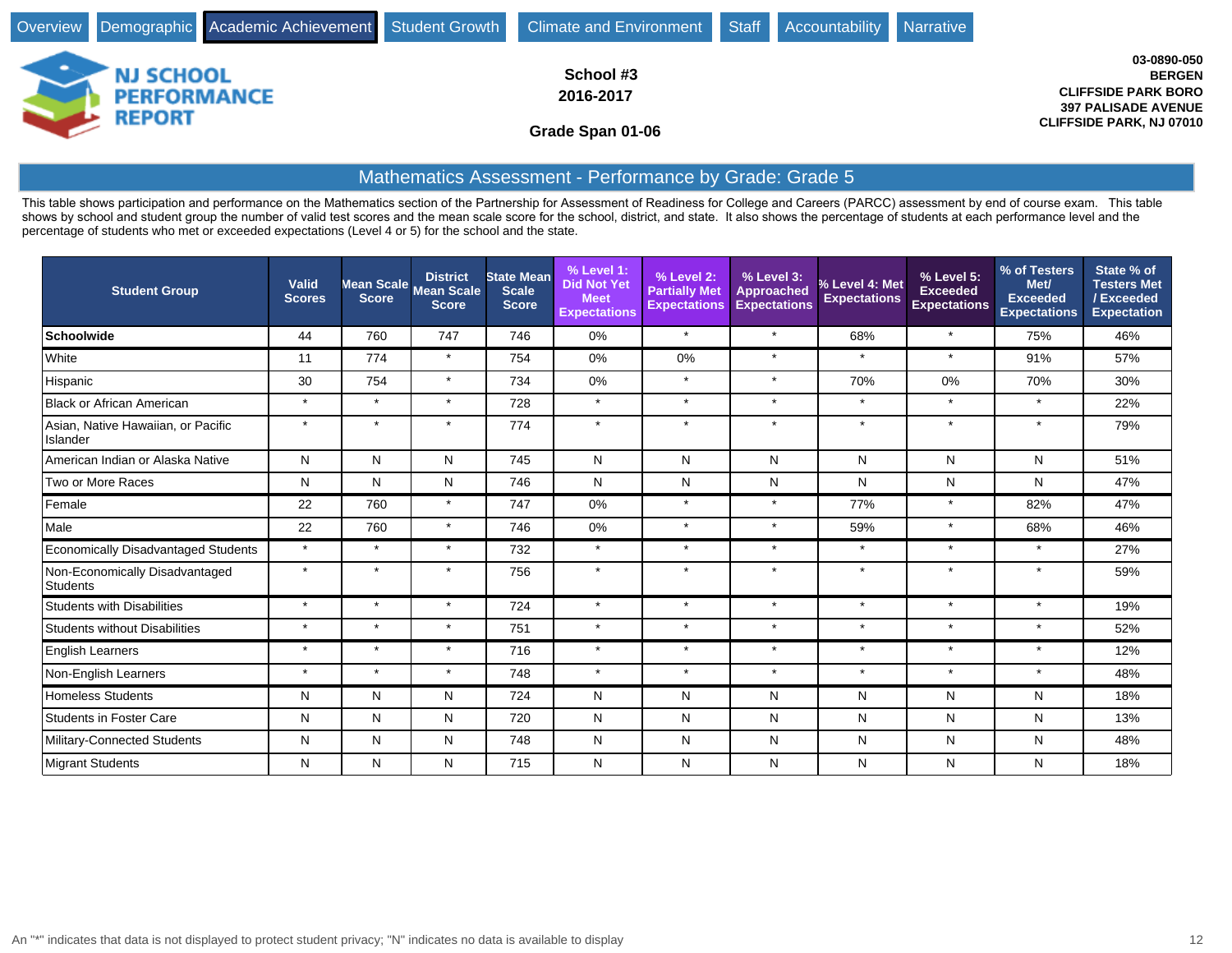|                                                  | Overview Demographic Academic Achievement Student Growth Climate and Environment Staff | Accountability Narrative                                                                                                    |
|--------------------------------------------------|----------------------------------------------------------------------------------------|-----------------------------------------------------------------------------------------------------------------------------|
| <b>NJ SCHOOL</b><br><b>PERFORMANCE</b><br>REPORT | School #3<br>2016-2017<br>Grade Span 01-06                                             | 03-0890-050<br><b>BERGEN</b><br><b>CLIFFSIDE PARK BORO</b><br><b>397 PALISADE AVENUE</b><br><b>CLIFFSIDE PARK, NJ 07010</b> |

# Mathematics Assessment - Performance by Grade: Grade 6\*\*

This table shows participation and performance on the Mathematics section of the Partnership for Assessment of Readiness for College and Careers (PARCC) assessment by end of course exam. This table shows by school and student group the number of valid test scores and the mean scale score for the school, district, and state. It also shows the percentage of students at each performance level and the percentage of students who met or exceeded expectations (Level 4 or 5) for the school and the state.

| <b>Student Group</b>                           | <b>Valid</b><br><b>Scores</b> | <b>Score</b> | <b>District</b><br>Mean Scale Mean Scale<br><b>Score</b> | <b>State Mean</b><br><b>Scale</b><br><b>Score</b> | % Level 1:<br><b>Did Not Yet</b><br><b>Meet</b><br><b>Expectations</b> | % Level 2:<br><b>Partially Met</b><br><b>Expectations</b> | % Level 3:<br><b>Approached</b><br><b>Expectations</b> | % Level 4: Met<br><b>Expectations</b> | % Level 5:<br><b>Exceeded</b><br><b>Expectations</b> | % of Testers<br>Met/<br><b>Exceeded</b><br><b>Expectations</b> | State % of<br><b>Testers Met</b><br>/Exceeded<br><b>Expectation</b> |
|------------------------------------------------|-------------------------------|--------------|----------------------------------------------------------|---------------------------------------------------|------------------------------------------------------------------------|-----------------------------------------------------------|--------------------------------------------------------|---------------------------------------|------------------------------------------------------|----------------------------------------------------------------|---------------------------------------------------------------------|
| <b>Schoolwide</b>                              | 52                            | 758          | 746                                                      | 743                                               | $\star$                                                                | $\star$                                                   | 27%                                                    | 54%                                   | $\star$                                              | 64%                                                            | 44%                                                                 |
| White                                          | 12                            | 752          | 747                                                      | 750                                               | 0%                                                                     | $\star$                                                   | $\star$                                                | $\star$                               | $0\%$                                                | 50%                                                            | 54%                                                                 |
| Hispanic                                       | 36                            | 760          | 743                                                      | 730                                               | $\star$                                                                | $\star$                                                   | $\star$                                                | 53%                                   | $\star$                                              | 67%                                                            | 27%                                                                 |
| Black or African American                      | $\star$                       | $\star$      | $\star$                                                  | 724                                               | $\star$                                                                | $\star$                                                   | $\star$                                                | $\star$                               | $\star$                                              | $\star$                                                        | 20%                                                                 |
| Asian, Native Hawaiian, or Pacific<br>Islander | $\star$                       | $\star$      | $\star$                                                  | 770                                               | $\star$                                                                | $\star$                                                   | $\star$                                                | $\star$                               | $\star$                                              | $\star$                                                        | 77%                                                                 |
| American Indian or Alaska Native               | N                             | N            | N                                                        | 744                                               | N                                                                      | N                                                         | $\mathsf{N}$                                           | N                                     | N                                                    | N                                                              | 42%                                                                 |
| Two or More Races                              | $\star$                       | $\star$      | $\star$                                                  | 744                                               | $\star$                                                                | $\star$                                                   | $\star$                                                | $\star$                               | $\star$                                              | $\star$                                                        | 46%                                                                 |
| Female                                         | 29                            | 752          | 748                                                      | 744                                               | $\star$                                                                | $\star$                                                   | $\star$                                                | 52%                                   | $\star$                                              | 55%                                                            | 45%                                                                 |
| Male                                           | 23                            | 765          | 744                                                      | 742                                               | $\star$                                                                | $\star$                                                   | $\star$                                                | 57%                                   | $\star$                                              | 74%                                                            | 43%                                                                 |
| Economically Disadvantaged Students            | 38                            | 757          | $\star$                                                  | 728                                               | $\star$                                                                | $\star$                                                   | $\star$                                                | $\star$                               | $\star$                                              | 61%                                                            | 24%                                                                 |
| Non-Economically Disadvantaged<br>Students     | 14                            | 761          | $\star$                                                  | 752                                               | $\star$                                                                | $\star$                                                   | $\star$                                                | $\star$                               | $\star$                                              | 71%                                                            | 56%                                                                 |
| <b>Students with Disabilities</b>              | 11                            | 755          | 723                                                      | 716                                               | $\star$                                                                | $\star$                                                   | $\star$                                                | $\star$                               | $\star$                                              | 46%                                                            | 13%                                                                 |
| <b>Students without Disabilities</b>           | 41                            | 759          | 752                                                      | 748                                               | $\star$                                                                | $\star$                                                   | $\star$                                                | $\star$                               | $\star$                                              | 68%                                                            | 50%                                                                 |
| <b>English Learners</b>                        | $\star$                       | $\star$      | $\star$                                                  | 709                                               | $\star$                                                                | $\star$                                                   | $\star$                                                | $\star$                               | $\star$                                              | $\star$                                                        | $\star$                                                             |
| Non-English Learners                           | $\star$                       | $\star$      | $\star$                                                  | 744                                               | $\star$                                                                | $\star$                                                   | $\star$                                                | $\star$                               | $\star$                                              | $\star$                                                        | $\star$                                                             |
| Homeless Students                              | N                             | N            | $\mathsf{N}$                                             | 719                                               | N                                                                      | N                                                         | $\mathsf{N}$                                           | Ν                                     | N                                                    | N                                                              | 14%                                                                 |
| <b>Students in Foster Care</b>                 | N                             | N            | N                                                        | 717                                               | N                                                                      | N                                                         | N                                                      | Ν                                     | N                                                    | N                                                              | 14%                                                                 |
| Military-Connected Students                    | N                             | N            | $\mathsf{N}$                                             | 742                                               | N                                                                      | N                                                         | $\mathsf{N}$                                           | Ν                                     | N                                                    | N                                                              | 40%                                                                 |
| Migrant Students                               | N                             | N            | N                                                        | 708                                               | N                                                                      | N                                                         | N                                                      | N                                     | N                                                    | N                                                              | 13%                                                                 |

\*\*Grade 6 does not include students who took the Algebra I, Geometry, or Algebra II end of course tests.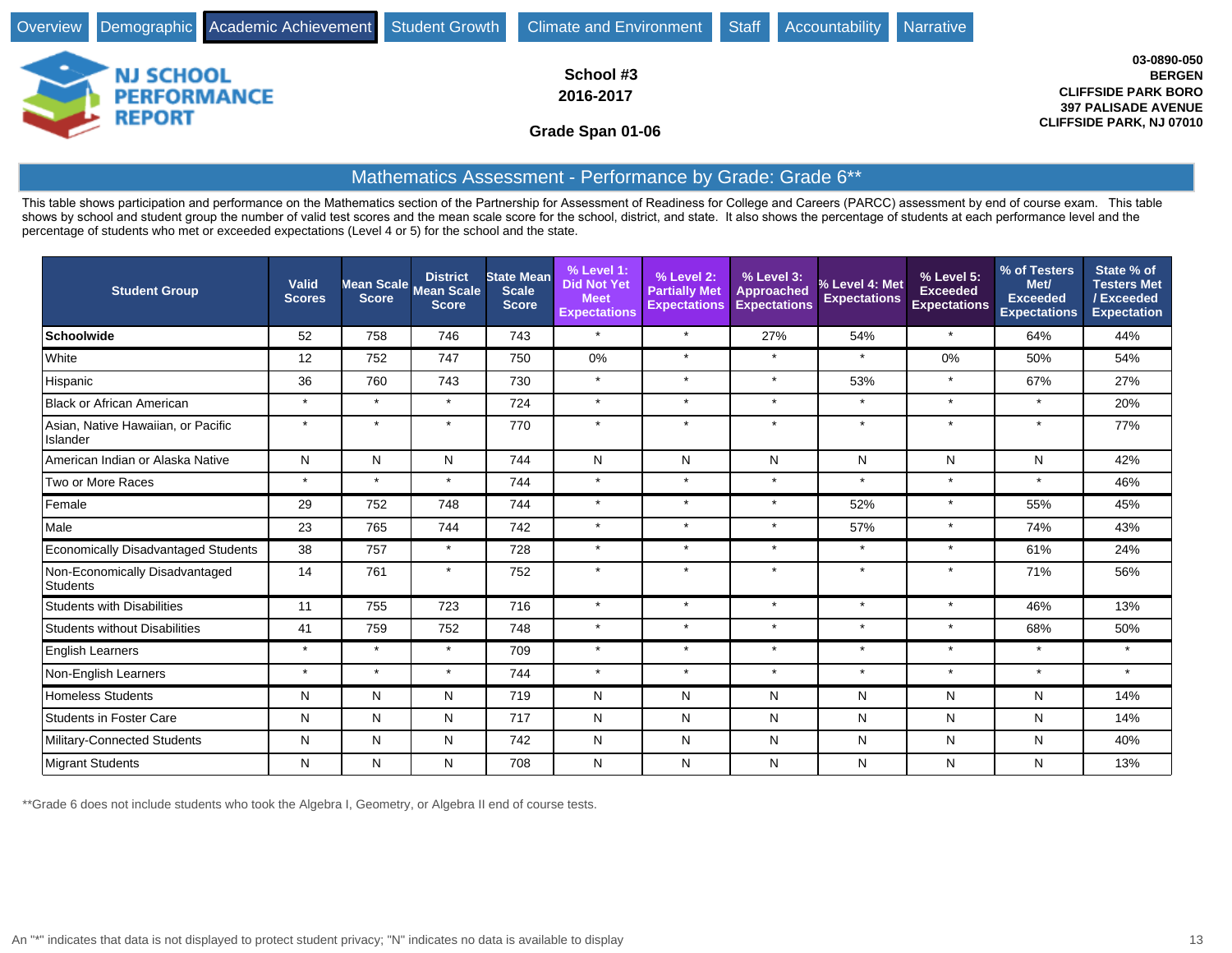

#### Mathematics Assessment - Performance Trends





\*\*Grades 6-8 do not include students who took the Algebra I, Geometry, or Algebra II end of course tests.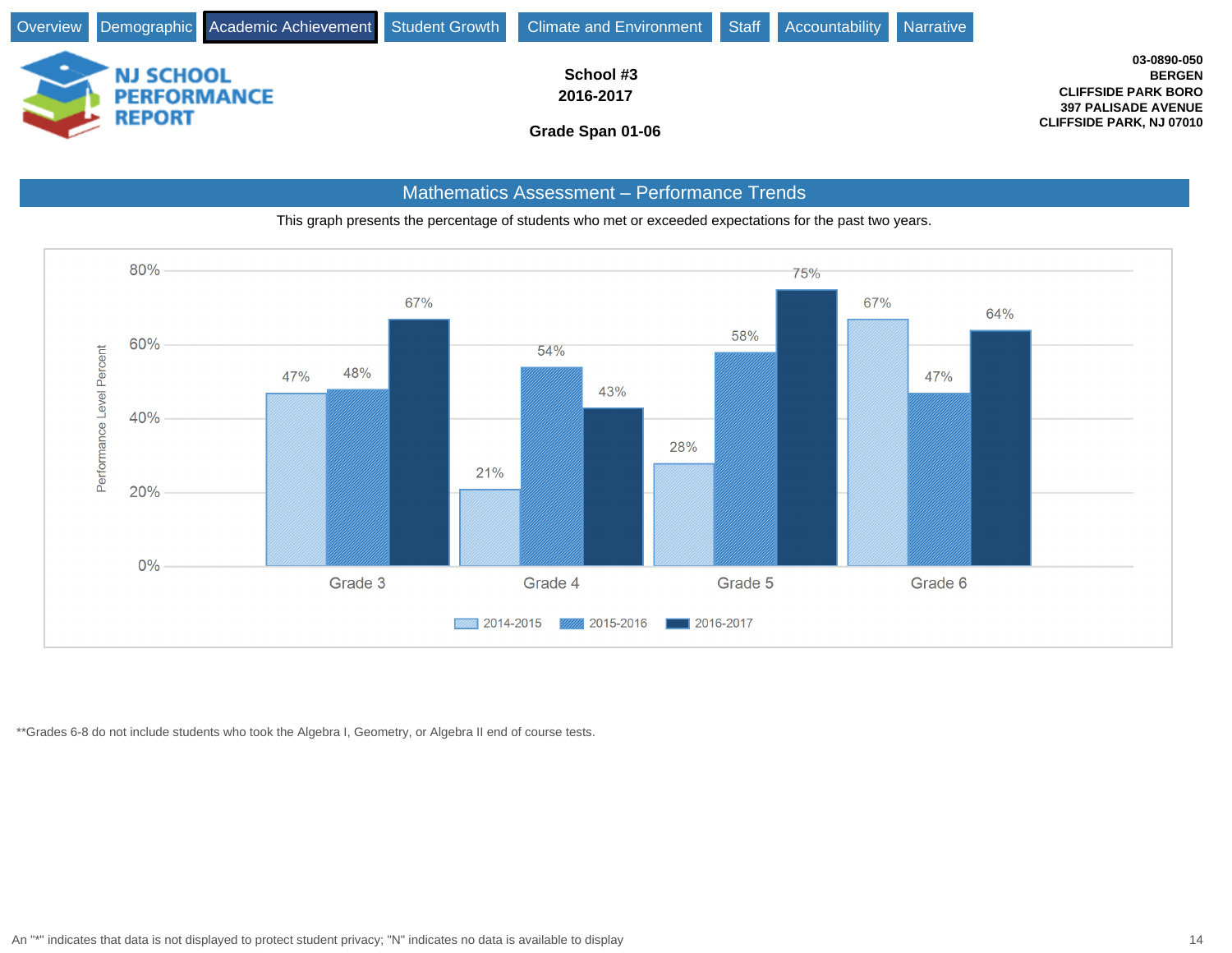| Overview Demographic Academic Achievement Student Growth Climate and Environment |                                            | Staff<br>Accountability<br>Narrative |                                                                                                                             |
|----------------------------------------------------------------------------------|--------------------------------------------|--------------------------------------|-----------------------------------------------------------------------------------------------------------------------------|
| <b>NJ SCHOOL</b><br><b>PERFORMANCE</b><br><b>REPORT</b>                          | School #3<br>2016-2017<br>Grade Span 01-06 |                                      | 03-0890-050<br><b>BERGEN</b><br><b>CLIFFSIDE PARK BORO</b><br><b>397 PALISADE AVENUE</b><br><b>CLIFFSIDE PARK, NJ 07010</b> |

This table shows the number of students taking the Dynamic Learning Maps Alternate Assessment, which tests academic progress in English Language Arts (ELA) and Mathematics for students with different types of significant cognitive disabilities.

| Grade | ELA: | Math:<br># Students Tested # Students Tested |
|-------|------|----------------------------------------------|
|       |      |                                              |
|       |      |                                              |
|       |      |                                              |
|       |      |                                              |

#### Alternate Assessments - Participation English Language Proficiency Test - Participation and Performance

This table shows, by years in district, the number of English learner students taking the ACCESS for ELLs 2.0 Assessment for English language proficiency. The table also shows the percentage of students tested that received an overall score of 4.5 or above. Students must receive a score of 4.5 or higher to be considered for proficient status.

| <b>Years in District</b> | # Students<br><b>Tested</b> | % Students with % Students with<br><b>Overall Score</b><br>Below 4.5 | <b>Overall Score of</b><br>4.5 and above |
|--------------------------|-----------------------------|----------------------------------------------------------------------|------------------------------------------|
|                          | 16                          | $\star$                                                              | $\star$                                  |
|                          | 10                          | 30%                                                                  | 70%                                      |
|                          | $\star$                     | $\star$                                                              | $\star$                                  |
|                          | $\star$                     | $\star$                                                              | $\star$                                  |
| г.                       |                             |                                                                      |                                          |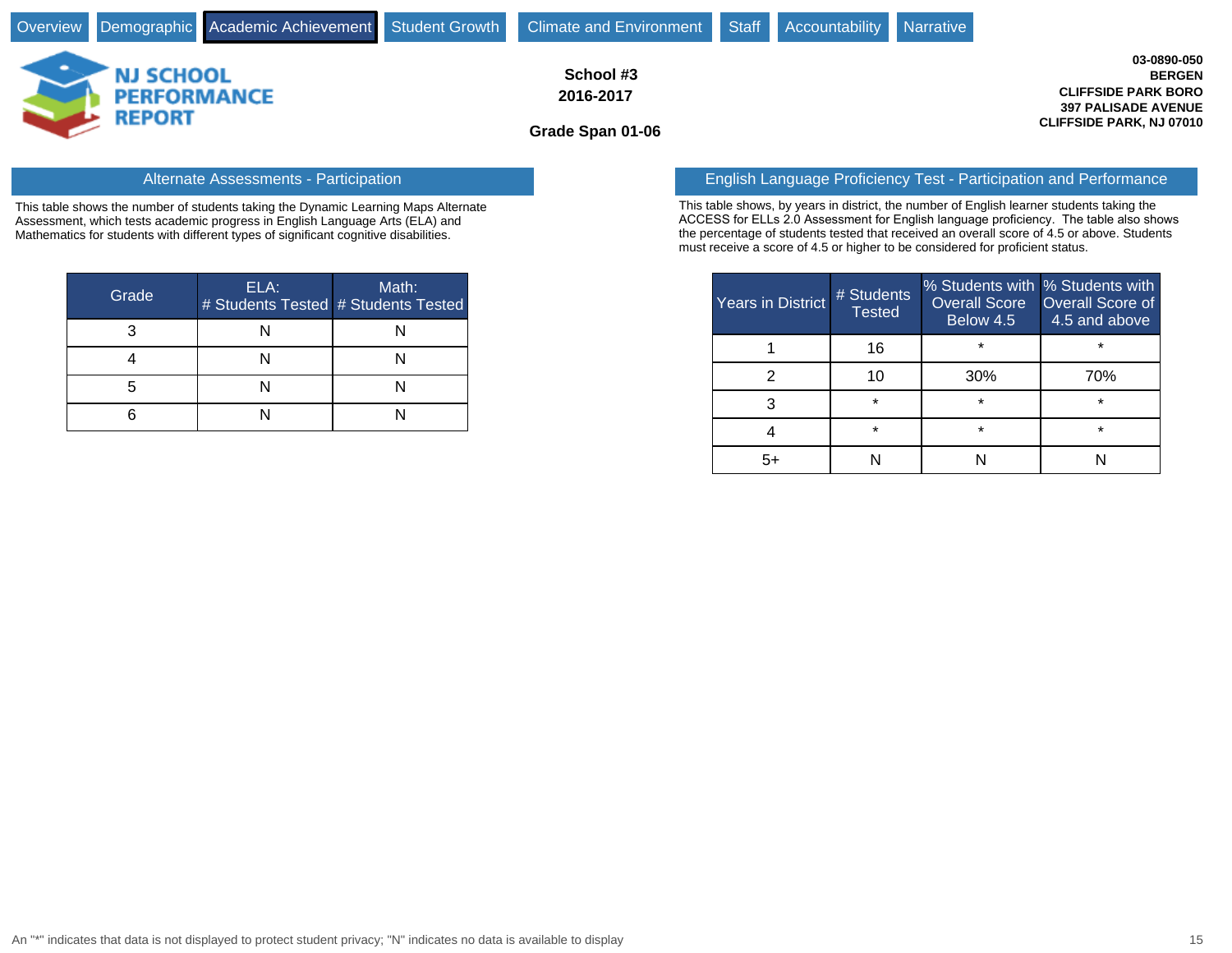|                                     |                  |  |  | Overview Demographic Academic Achievement Student Growth Climate and Environment Staff Accountability Narrative |  |  |                                 |
|-------------------------------------|------------------|--|--|-----------------------------------------------------------------------------------------------------------------|--|--|---------------------------------|
|                                     | <b>NJ SCHOOL</b> |  |  | School #3                                                                                                       |  |  | 03-0890-050<br><b>BERGEN</b>    |
|                                     |                  |  |  | 2016-2017                                                                                                       |  |  | <b>CLIFFSIDE PARK BORO</b>      |
| <b>PERFORMANCE</b><br><b>REPORT</b> |                  |  |  |                                                                                                                 |  |  | <b>397 PALISADE AVENUE</b>      |
|                                     |                  |  |  | Grade Span 01-06                                                                                                |  |  | <b>CLIFFSIDE PARK, NJ 07010</b> |

This section shows performance on the NJASK science test which measures students' ability to recall information and to solve problems by applying science concepts. The assessment is given to students in grades 4 and 8 and has three proficiency categories. Students performing at "Proficient" and "Advanced Proficient" have demonstrated readiness for the next grade-level/course.

This table shows the percentage of students in each proficiency category for the NJASK science test for the school and each student group and also provides a comparison to the statewide percentages.

| <b>Student Group</b>                        | % Advanced<br><b>Proficient</b> | % Proficient | % Partially<br><b>Proficient</b> |
|---------------------------------------------|---------------------------------|--------------|----------------------------------|
| Statewide                                   | 45%                             | 40%          | 14%                              |
| Schoolwide                                  | 46%                             | 46%          | 9%                               |
| White                                       | 62%                             | $\star$      | N                                |
| Hispanic                                    | 37%                             | 52%          | $\star$                          |
| <b>Black or African American</b>            | $\star$                         | $\star$      | $\star$                          |
| Asian, Native Hawaiian, or Pacific Islander | $\star$                         | N            | N                                |
| American Indian or Alaska Native            | N                               | N            | N                                |
| Two or More Races                           | N                               | N            | N                                |
| <b>Economically Disadvantaged Students</b>  | 46%                             | 49%          | 6%                               |
| <b>Students with Disabilities</b>           | 17%                             | 50%          | 33%                              |
| <b>English Learners</b>                     | $\star$                         | $\star$      | $\star$                          |

## NJASK Science Assessment Performance: Grade 4 NJASK Science Assessment Performance Trends: Grade 4

This graph shows the percentage of students by proficiency category for the past three school years.

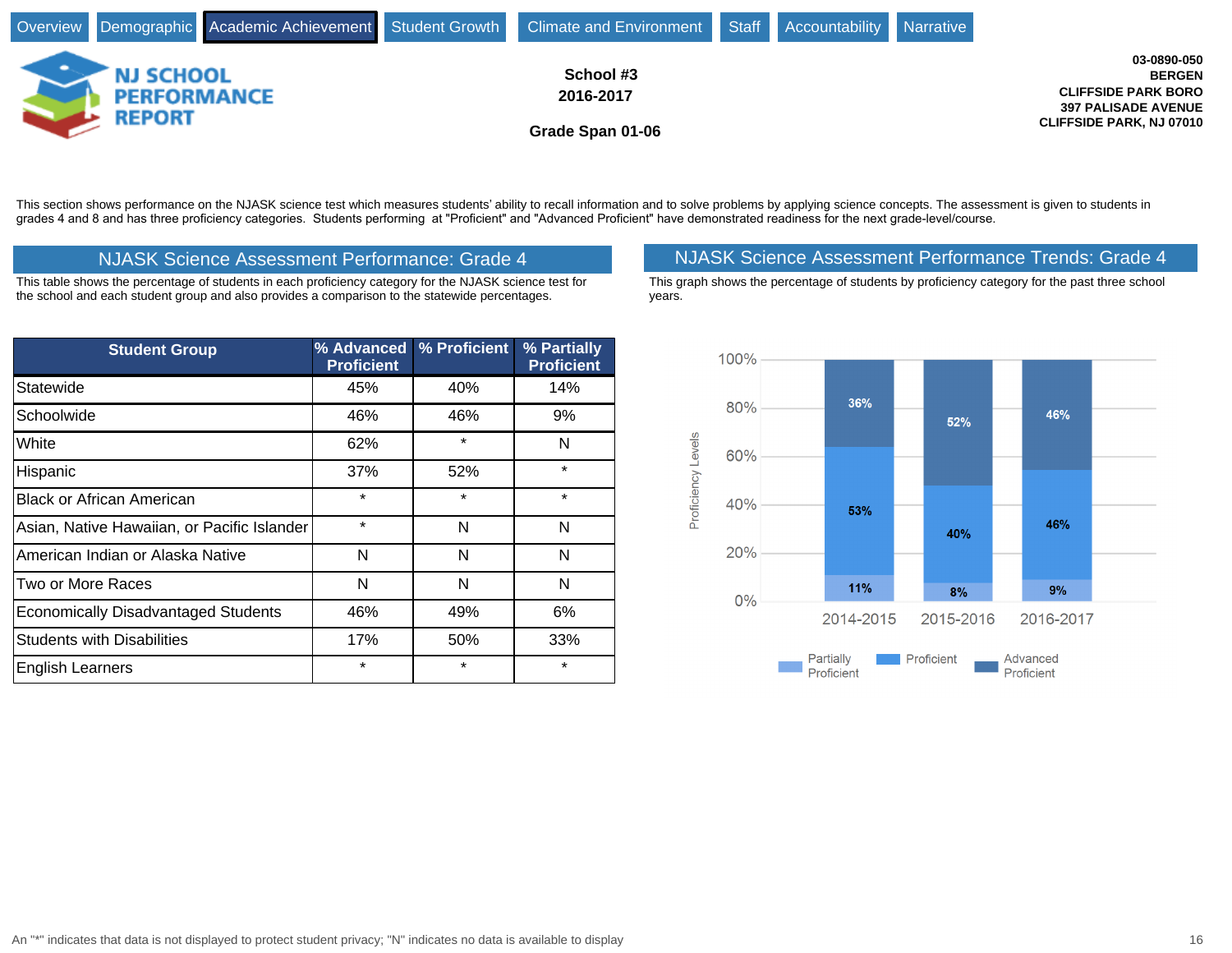|                                                         |  | Overview Demographic Academic Achievement Student Growth Climate and Environment Staff Accountability Narrative |  |                                                                                                                             |
|---------------------------------------------------------|--|-----------------------------------------------------------------------------------------------------------------|--|-----------------------------------------------------------------------------------------------------------------------------|
| <b>NJ SCHOOL</b><br><b>PERFORMANCE</b><br><b>REPORT</b> |  | School #3<br>2016-2017<br>Grade Span 01-06                                                                      |  | 03-0890-050<br><b>BERGEN</b><br><b>CLIFFSIDE PARK BORO</b><br><b>397 PALISADE AVENUE</b><br><b>CLIFFSIDE PARK, NJ 07010</b> |

This section of the performance report shows information on student growth which measures how much students are learning each year. Each student receives a Student **Growth Percentile** (**SGP**) for English Language Arts/Literacy (ELA) in grades 4 through 8 and for Mathematics in grades 4 through 7 that explains their progress compared to students who had the same test scores in the prior year.

A student's SGP falls between 1 and 99 and can be grouped into three levels: Low Growth: Less than 35 **Typical Growth: Between 35 and 65** High Growth: Greater than 65

If the student growth percentiles for all students in the school are ordered from smallest to largest, the **median student growth percentile** (**mSGP)** is the percentile in the middle of that list. Watch a short video that explains how median Student Growth Percentile (mSGP) is calculated here: <http://www.state.nj.us/education/njsmart/performance/>

Student Growth

This table shows the **median Student Growth Percentile** (mSGP) for both English Language Arts/Literacy (ELA) and Mathematics for the school and each student group with comparisons to the district and the state. This table also shows whether the school and each student group met the ESSA accountability target of 40 for the 2016-17 school year.

| <b>Student Group</b>                                  | ELA:    | ELA:<br>School Median District Median | ELA:<br><b>Statewide</b><br><b>Median</b> | ELA:<br>Met Target of 40 School Median District Median | Math:   | Math:        | Math:<br><b>Statewide</b><br>Median | Math:<br>Met Target of 40 |
|-------------------------------------------------------|---------|---------------------------------------|-------------------------------------------|--------------------------------------------------------|---------|--------------|-------------------------------------|---------------------------|
| Schoolwide                                            | 72      | 48                                    | 50                                        | Exceeds Target                                         | 69      | 47           | 50                                  | <b>Exceeds Target</b>     |
| <b>White</b>                                          | 70      | 50                                    | 50                                        | Exceeds Target                                         | 54      | 44           | 52                                  | Met Target                |
| <b>Hispanic</b>                                       | 75      | 47                                    | 49                                        | Exceeds Target                                         | 75      | 49           | 47                                  | <b>Exceeds Target</b>     |
| Black or African American                             | N       | N                                     | Ν                                         | N                                                      | N       | N            | Ν                                   | N                         |
| Asian, Native Hawaiian, or Pacific<br><b>Islander</b> |         | 47                                    | 60                                        | $***$                                                  |         | 47           | 59                                  | $***$                     |
| American Indian or Alaska Native                      | N       | N                                     | N                                         | N                                                      | N       | $\mathsf{N}$ | N                                   | N                         |
| Two or More Races                                     | $\star$ | $\star$                               | 51                                        | $***$                                                  | $\star$ | $\star$      | 52                                  | $***$                     |
| Economically Disadvantaged                            | 75.5    | 51                                    | 47                                        | Exceeds Target                                         | 68      | 46           | 46                                  | <b>Exceeds Target</b>     |
| Students with Disabilities                            | 73      | $\star$                               | 41                                        | Exceeds Target                                         | 72      | $\star$      | 43                                  | <b>Exceeds Target</b>     |
| <b>English Learners</b>                               | 82      | 51                                    | 53                                        | Exceeds Target                                         | 67.5    | 48           | 51                                  | <b>Exceeds Target</b>     |

\*\* ESSA accountability targets are only included if data is available for at least 20 students.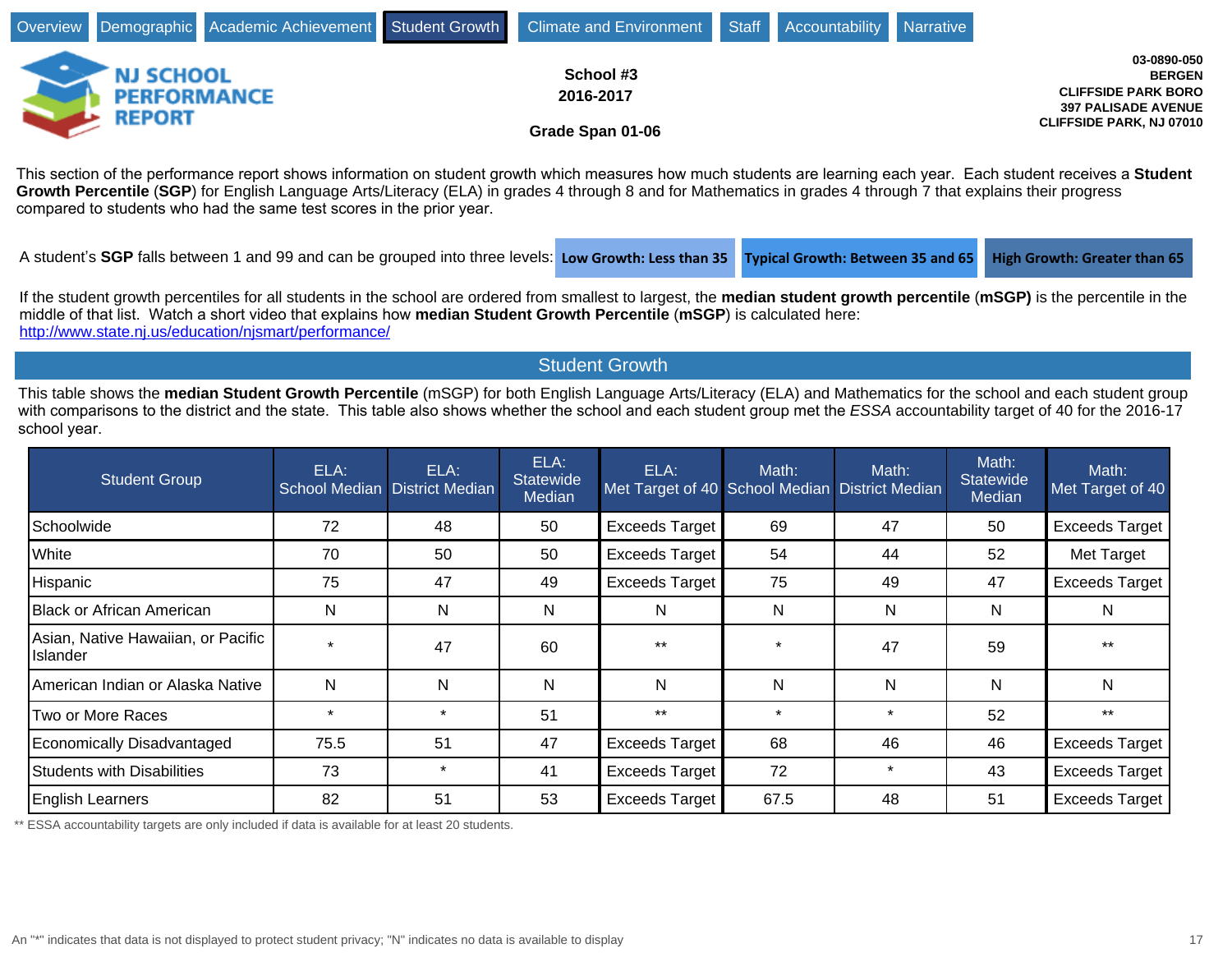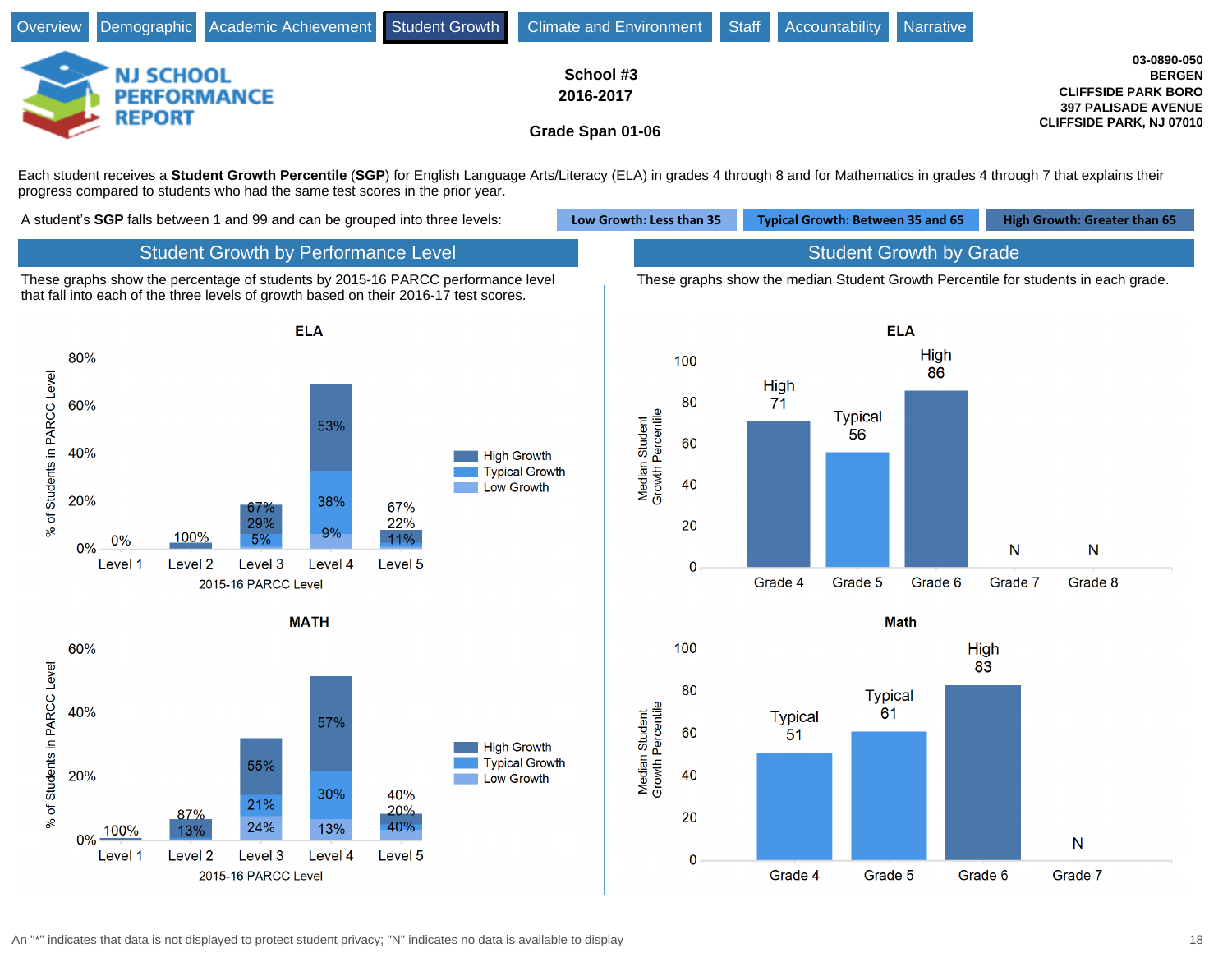|                                     |  |           |  |           | Overview Demographic Academic Achievement Student Growth Climate and Environment Staff Accountability Narrative |                                                            |  |                                                               |
|-------------------------------------|--|-----------|--|-----------|-----------------------------------------------------------------------------------------------------------------|------------------------------------------------------------|--|---------------------------------------------------------------|
| <b>NJ SCHOOL</b>                    |  | School #3 |  |           |                                                                                                                 | 03-0890-050<br><b>BERGEN</b><br><b>CLIFFSIDE PARK BORO</b> |  |                                                               |
| <b>PERFORMANCE</b><br><b>REPORT</b> |  |           |  | 2016-2017 |                                                                                                                 |                                                            |  | <b>397 PALISADE AVENUE</b><br><b>CLIFFSIDE PARK, NJ 07010</b> |
|                                     |  |           |  |           | Grade Span 01-06                                                                                                |                                                            |  |                                                               |

This section shows information about student absences which provides important information about a school's culture and climate. In addition, research shows that student absences impact a child's ability to succeed in school. The New Jersey Department of Education selected chronic absenteeism as its measure of school quality and student success for the ESSA accountability plan. **Chronic absenteeism** is defined as being absent for 10% or more of the days enrolled during the school year. A student who is not present for any reason, excused, unexcused or for disciplinary action, is considered absent unless permitted by statute or regulation.

#### Chronic Absenteeism

This table shows the percentage of students in grades K-12 in the school and each student group who were chronically absent. This table also shows whether the school and each student group met the ESSA accountability targets for 2016- 17.

| <b>Student Group</b>                           | % Chronically<br>Absent | 2016-17<br><b>Target</b> | <b>Met</b><br>2016-17<br>Target |
|------------------------------------------------|-------------------------|--------------------------|---------------------------------|
| Schoolwide                                     | 5.30                    | 7.70                     | Met Target                      |
| White                                          | 4.70                    | 7.70                     | Met Target                      |
| Hispanic                                       | 6.00                    | 7.70                     | Met Target                      |
| <b>Black or African American</b>               | 0                       | $***$                    | $***$                           |
| Asian, Native Hawaiian, or<br>Pacific Islander | 0                       | $***$                    | $***$                           |
| American Indian or Alaska Native               | N                       | $***$                    | $***$                           |
| Two or More Races                              | 0                       | $***$                    | $***$                           |
| Economically Disadvantaged<br><b>Students</b>  | 6.00                    | 7.70                     | Met Target                      |
| <b>Students with Disabilities</b>              | 4.20                    | 7.70                     | Met Target                      |
| <b>English Learners</b>                        | 10.70                   | 7.70                     | Not Met                         |

\*\* ESSA accountability targets are only included if data is available for at least 20 students.

## Days Absent

The graph displays the percentage of K-12 students schoolwide by the number of days they were absent during the school year. An absence is defined as being 'not present' and includes both excused and unexcused absences.

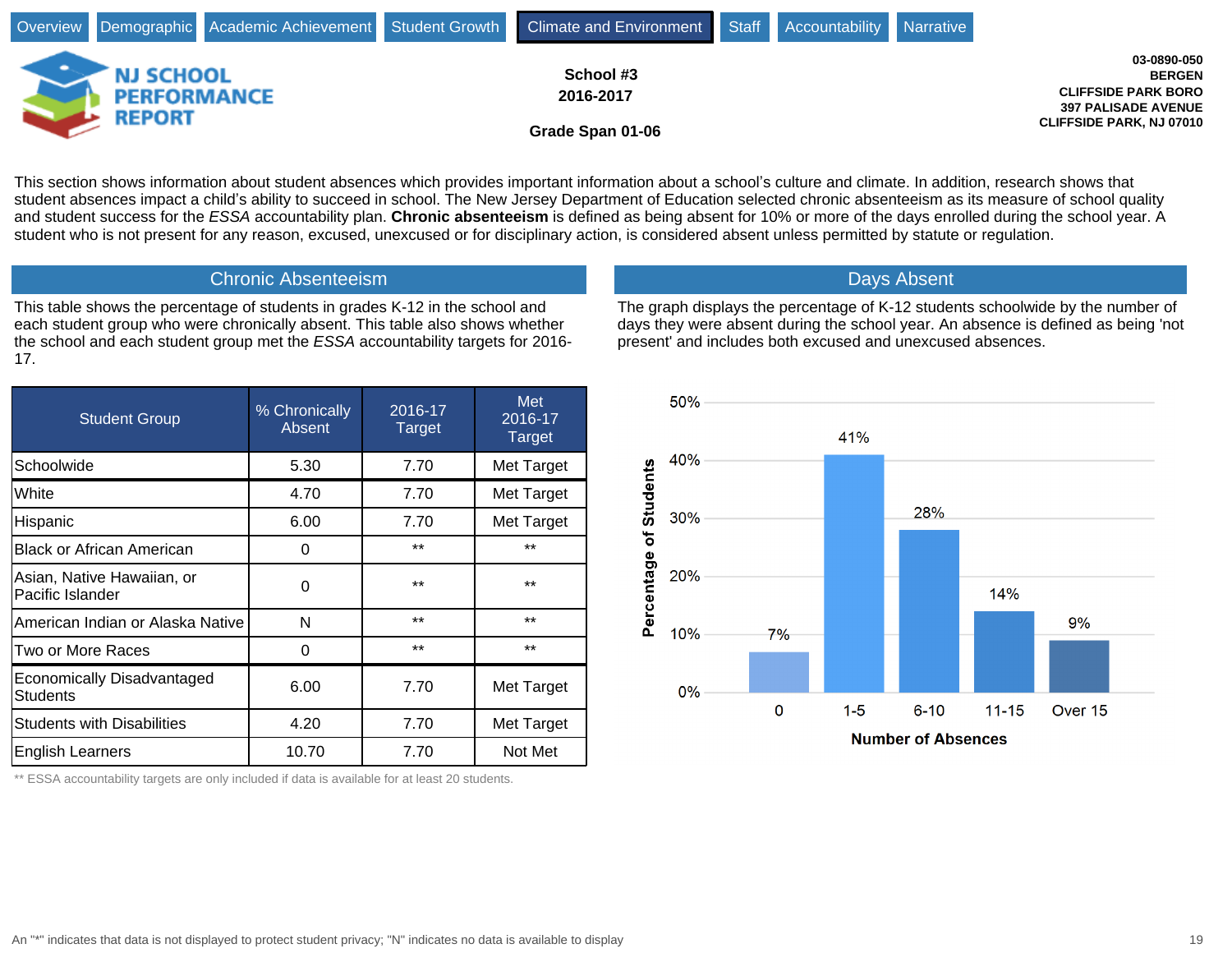|                                                         |  | Overview Demographic Academic Achievement Student Growth Climate and Environment Staff Accountability Narrative |  |                                                                                                                             |
|---------------------------------------------------------|--|-----------------------------------------------------------------------------------------------------------------|--|-----------------------------------------------------------------------------------------------------------------------------|
| <b>NJ SCHOOL</b><br><b>PERFORMANCE</b><br><b>REPORT</b> |  | School #3<br>2016-2017<br>Grade Span 01-06                                                                      |  | 03-0890-050<br><b>BERGEN</b><br><b>CLIFFSIDE PARK BORO</b><br><b>397 PALISADE AVENUE</b><br><b>CLIFFSIDE PARK, NJ 07010</b> |

## Chronic Absenteeism by Grade

This graph shows the percentage of students in the school and across the state who were chronically absent for each grade level. **Chronic absenteeism** is defined as being absent for 10% or more of the days enrolled during the school year. A student who is not present for any reason, excused, unexcused or for disciplinary action, is considered absent unless permitted by statute or regulation.

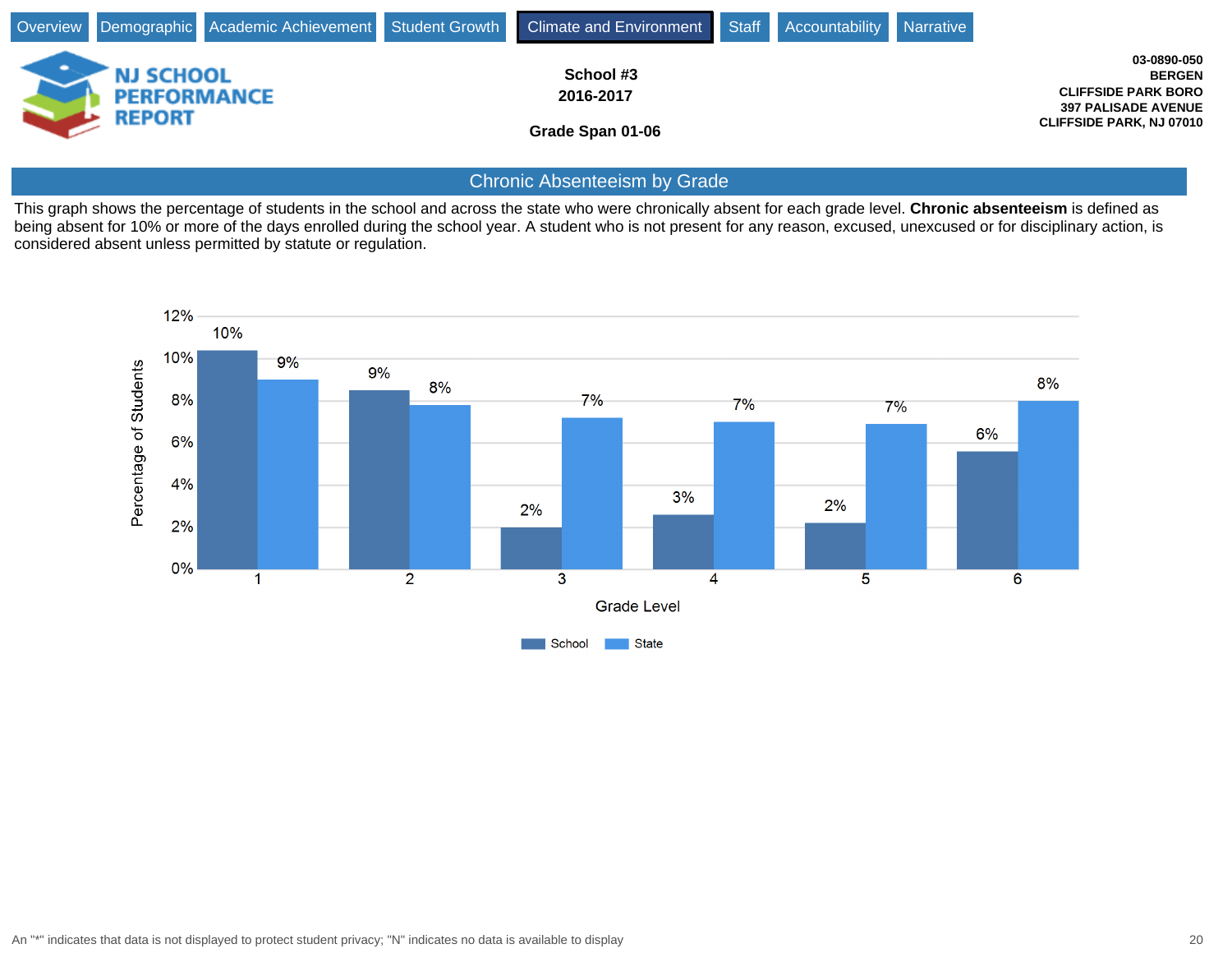|                                                         |  | Overview Demographic Academic Achievement Student Growth Climate and Environment Staff |                                            |  |  | Accountability Narrative |                                                                                                                             |
|---------------------------------------------------------|--|----------------------------------------------------------------------------------------|--------------------------------------------|--|--|--------------------------|-----------------------------------------------------------------------------------------------------------------------------|
| <b>NJ SCHOOL</b><br><b>PERFORMANCE</b><br><b>REPORT</b> |  |                                                                                        | School #3<br>2016-2017<br>Grade Span 01-06 |  |  |                          | 03-0890-050<br><b>BERGEN</b><br><b>CLIFFSIDE PARK BORO</b><br><b>397 PALISADE AVENUE</b><br><b>CLIFFSIDE PARK, NJ 07010</b> |
|                                                         |  | <b>School Day</b>                                                                      |                                            |  |  |                          | Violence, Vandalism, HIB, and Substance Offenses                                                                            |

This table shows the start and end times and length of school day for a typical student at this school. Instructional time is the amount of time that a typical student was engaged in instructional activities under the supervision of a certified teacher.

| Category                         | School          |
|----------------------------------|-----------------|
| <b>Typical Start Time</b>        | 8:30AM          |
| <b>Typical End Time</b>          | 2:55PM          |
| Length of School Day             | 6 Hrs 25 Mins   |
| Full Time - Instructional Time   | 6 Hrs. 25 Mins. |
| Shared Time - Instructional Time | $\star$         |

This table shows the number of incidents reported by type. A single incident may be counted under multiple incident types. The total unique incidents provides a non-duplicated count of incidents. The final row shows a rate of incidents for every 100 students enrolled in the school.

| <b>Incident Type</b>                     | <b>Number of Incidents</b> |
|------------------------------------------|----------------------------|
| Violence                                 |                            |
| Vandalism                                |                            |
| Weapons                                  |                            |
| <b>Substances</b>                        |                            |
| Harassment, Intimidation, Bullying (HIB) |                            |
| <b>Total Unique Incidents</b>            |                            |
| Incidents Per 100 Students Enrolled      | 0.00                       |

#### **Student Suspension Rate Student Expulsions** Student Expulsions

This table shows the percentage of students who received one or more in-school suspensions, one or more out-of-school suspensions, and one or more suspensions of any type during the school year. Students receiving both in-school and out-of-school suspensions will be counted in all rows of the table. Students who received more than one suspension are counted only one time in each category below.

| Suspension Types          | % of Students |
|---------------------------|---------------|
| In-School Suspensions     | $0.0\%$       |
| Out-of-School Suspensions | $0.0\%$       |
| Any Suspension            | $0.0\%$       |

This table shows the number of students who were expelled from the school during the school year. An expulsion is when a student is removed from a school and does not receive any further educational services during the school year.

| Category          | Number of Students |
|-------------------|--------------------|
| <b>Expulsions</b> |                    |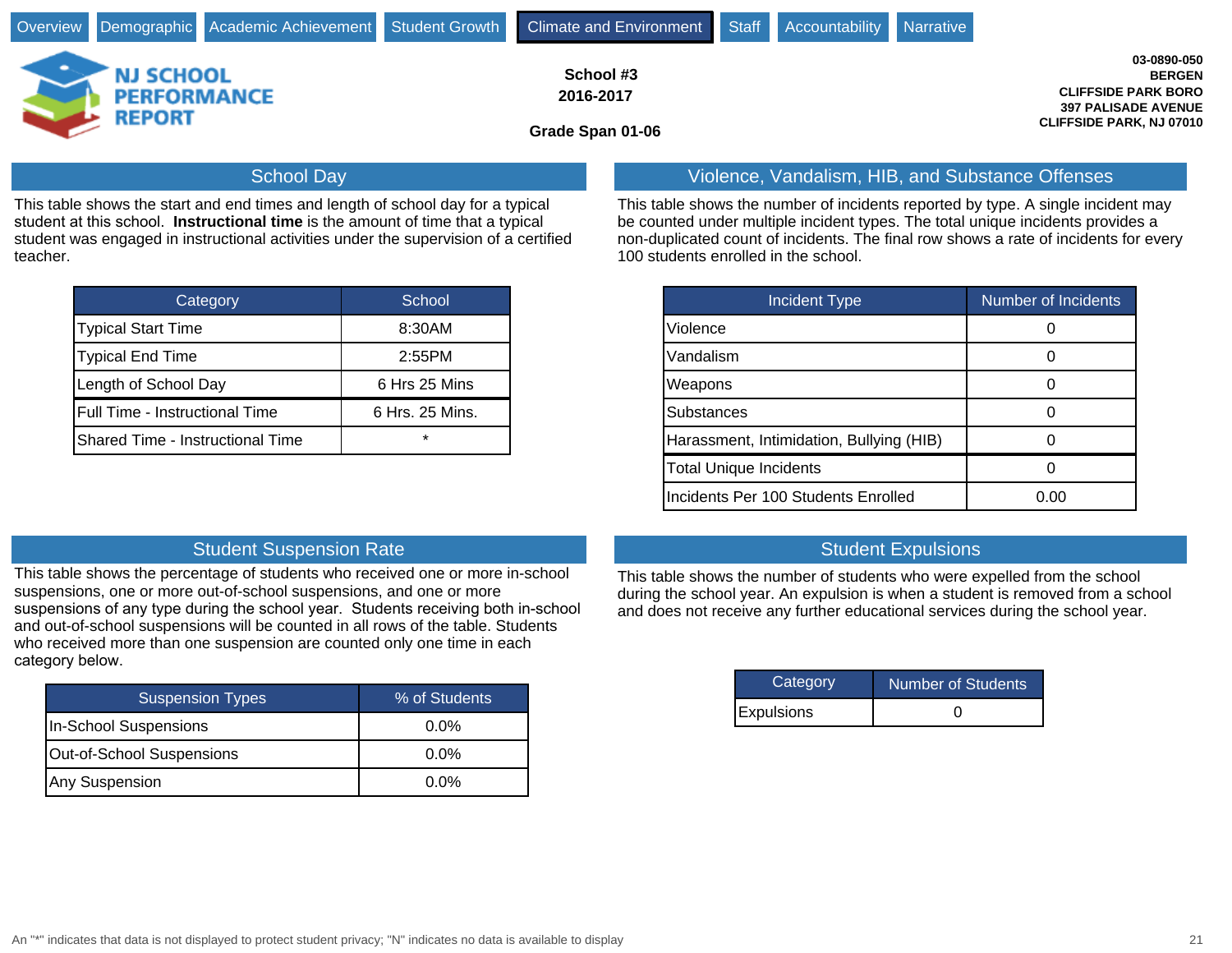|   |                                                  |  | Overview Demographic Academic Achievement Student Growth Climate and Environment Staff Accountability Narrative |  |                                                                                                                             |
|---|--------------------------------------------------|--|-----------------------------------------------------------------------------------------------------------------|--|-----------------------------------------------------------------------------------------------------------------------------|
| ٠ | <b>NJ SCHOOL</b><br><b>PERFORMANCE</b><br>REPORT |  | School #3<br>2016-2017<br>Grade Span 01-06                                                                      |  | 03-0890-050<br><b>BERGEN</b><br><b>CLIFFSIDE PARK BORO</b><br><b>397 PALISADE AVENUE</b><br><b>CLIFFSIDE PARK, NJ 07010</b> |

## Technology Readiness

This table shows information that was collected through the optional NJTRAx survey to determine a school's technology readiness. The student to device ratio shows the number of students for every computer or tablet in the school. The internet speed is the internet bandwidth per 1000 students enrolled in the district measured in megabits per second. The connectivity between schools is a school's LAN network architecture. The NJTRAx survey is optional for schools, so data may not be available for all schools. Additionally, schools that have adopted a Bring Your Own Device (BYOD) policy may have appear to have a very low Student to Device ratio due to this policy decision.

| <b>School Year</b> | <b>Student to Device</b><br>Ratio | Internet<br>Speed | Recommended<br><b>Internet Speed</b> | Met<br>Recommended<br>Speed? | Connectivity<br>between<br>Schools | Recommended<br>Connectivity | Met<br>Recommended<br>Connectivity? |
|--------------------|-----------------------------------|-------------------|--------------------------------------|------------------------------|------------------------------------|-----------------------------|-------------------------------------|
| 2016-17            | 1:1.0                             | 32.4 kbps         | 100 kbps                             | <b>No</b>                    | N                                  | Fiber                       | No                                  |

## Per-Pupil Expenditures (District Level)

This table shows the total current expenses for regular and special education students taught within the district's schools. It includes expenditures for instruction, support services, administration, operations and maintenance, extra-curricular activities, and community service. More information about district and charter school spending can be found using districts' [User Friendly Budgets,](http://www.nj.gov/education/finance/fp/ufb/) or the NJDOE Finance [District Report Search](http://www.nj.gov/education/finance/fp/cafr/search/) of the Comprehensive Annual Financial Reports (CAFRs) and Auditor's Management Reports (AMRs).

| Per-Pupil Expenditures | Federal | State/<br>Local | Total    |
|------------------------|---------|-----------------|----------|
| <b>District Total</b>  | \$697   | \$12,557        | \$13,254 |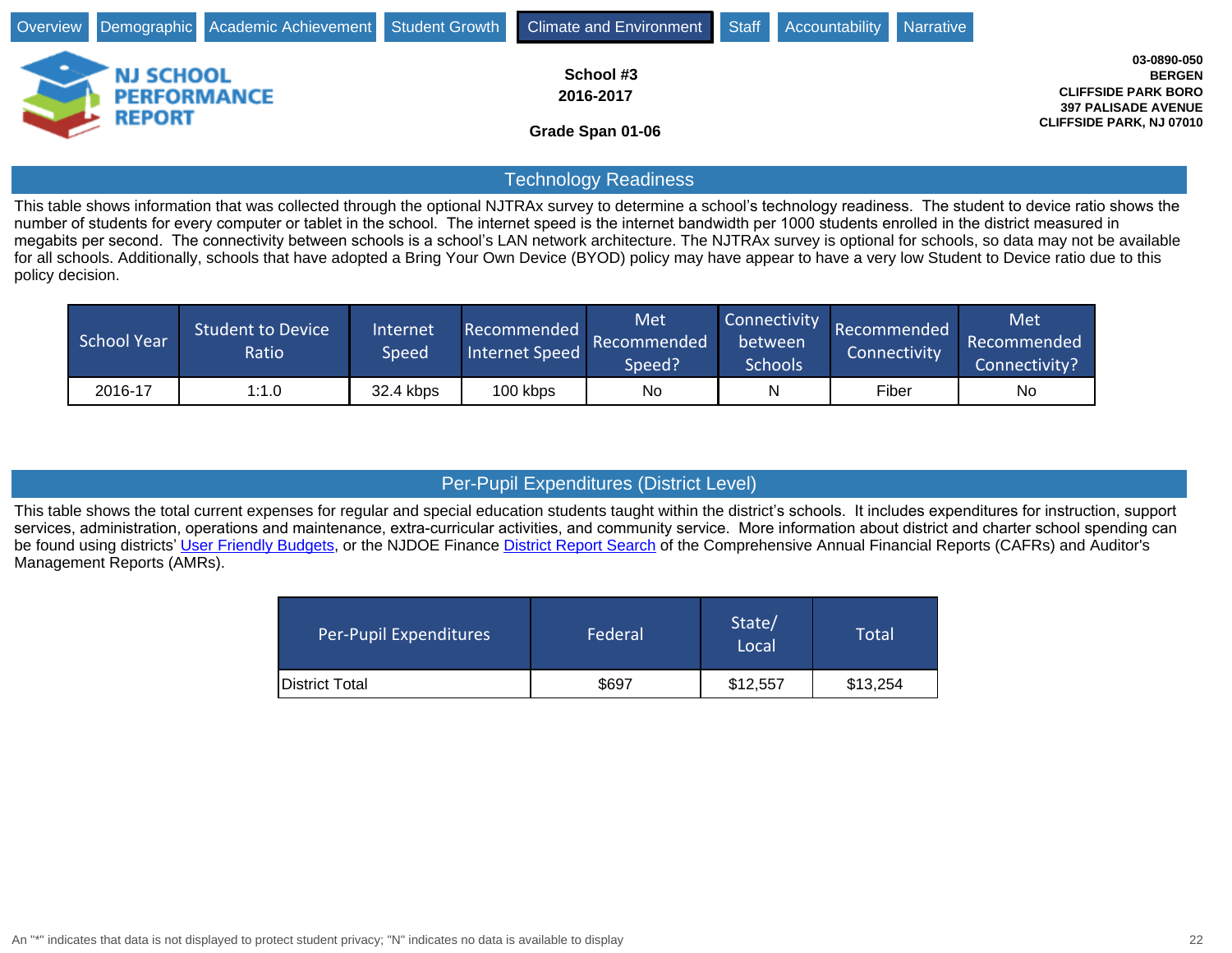|                                                         |  | Overview Demographic Academic Achievement Student Growth Climate and Environment Staff Accountability Narrative |  |                                                                                                                             |
|---------------------------------------------------------|--|-----------------------------------------------------------------------------------------------------------------|--|-----------------------------------------------------------------------------------------------------------------------------|
| <b>NJ SCHOOL</b><br><b>PERFORMANCE</b><br><b>REPORT</b> |  | School #3<br>2016-2017<br>Grade Span 01-06                                                                      |  | 03-0890-050<br><b>BERGEN</b><br><b>CLIFFSIDE PARK BORO</b><br><b>397 PALISADE AVENUE</b><br><b>CLIFFSIDE PARK, NJ 07010</b> |

This section contains information about staff that are assigned to the school and district. Here is an explanation of some of the key terms used in the staff section: **Faculty**: All classroom teachers and educational support services personnel (such as Librarians, Nurses, Counselors, and Child Study Team members) **Teachers**: All classroom teachers

**Administrators**: Principals, assistant principals, supervisors, coordinators, directors, and other central-office administrators, as well as superintendents and other districtlevel administrators

Full-Time Equivalent: In calculations, staff members are weighted based on the percentage of their time that they are assigned to a school or district. For example - a teacher assigned to a school half time would be weighted 50% in calculations, but a teacher assigned to a school full time would be weighted 100% in calculations.

### Teachers - Experience and Certifications

This table shows information about experience and certifications for teachers assigned to this school and across the state.

| Category                                      | <b>Teachers</b><br>in Schools | <b>Teachers</b><br>in State |
|-----------------------------------------------|-------------------------------|-----------------------------|
| Total Number of teachers                      | 29                            | 121,048                     |
| Average years experience in<br>public schools | 7.7                           | 11.8                        |
| Average years experience in<br>district       | 7.7                           | 10.5                        |
| Teachers in district for 4 or more<br>vears   | 69%                           | 74%                         |

## Administrators - Experience (District Level)

This table shows information about experience for administrators assigned to this district and across the state.

| Category                                          | Admin. in<br><b>District</b> | Admin. in<br><b>State</b> |
|---------------------------------------------------|------------------------------|---------------------------|
| <b>Total Number of administrators</b>             | 11                           | 9,533                     |
| Average years experience in public<br>schools     | 14.2                         | 15.9                      |
| Average years experience in district              | 14.2                         | 11.6                      |
| Administrators in district for 4 or<br>more years | 91%                          | 74%                       |

#### Student to Staff Ratios

This table shows the number of students per staff member in the school and district. Ratios for librarians, nurses, counselors, and child study team members are only reported at the district level because many staff in these jobs are assigned only to the district and not to individual schools.

| <b>Staff Type</b>              | School<br>Students:<br><b>Staff</b> | <b>District</b><br>Students:<br><b>Staff</b> |
|--------------------------------|-------------------------------------|----------------------------------------------|
| Teachers                       | 10:1                                | 13:1                                         |
| Administrators                 | 287:1                               | 281:1                                        |
| Librarian/Media<br>Specialists |                                     | 1545:1                                       |
| <b>Nurses</b>                  |                                     | 515:1                                        |
| Counselors                     |                                     | 515:1                                        |
| Child Study Team               |                                     | 386:1                                        |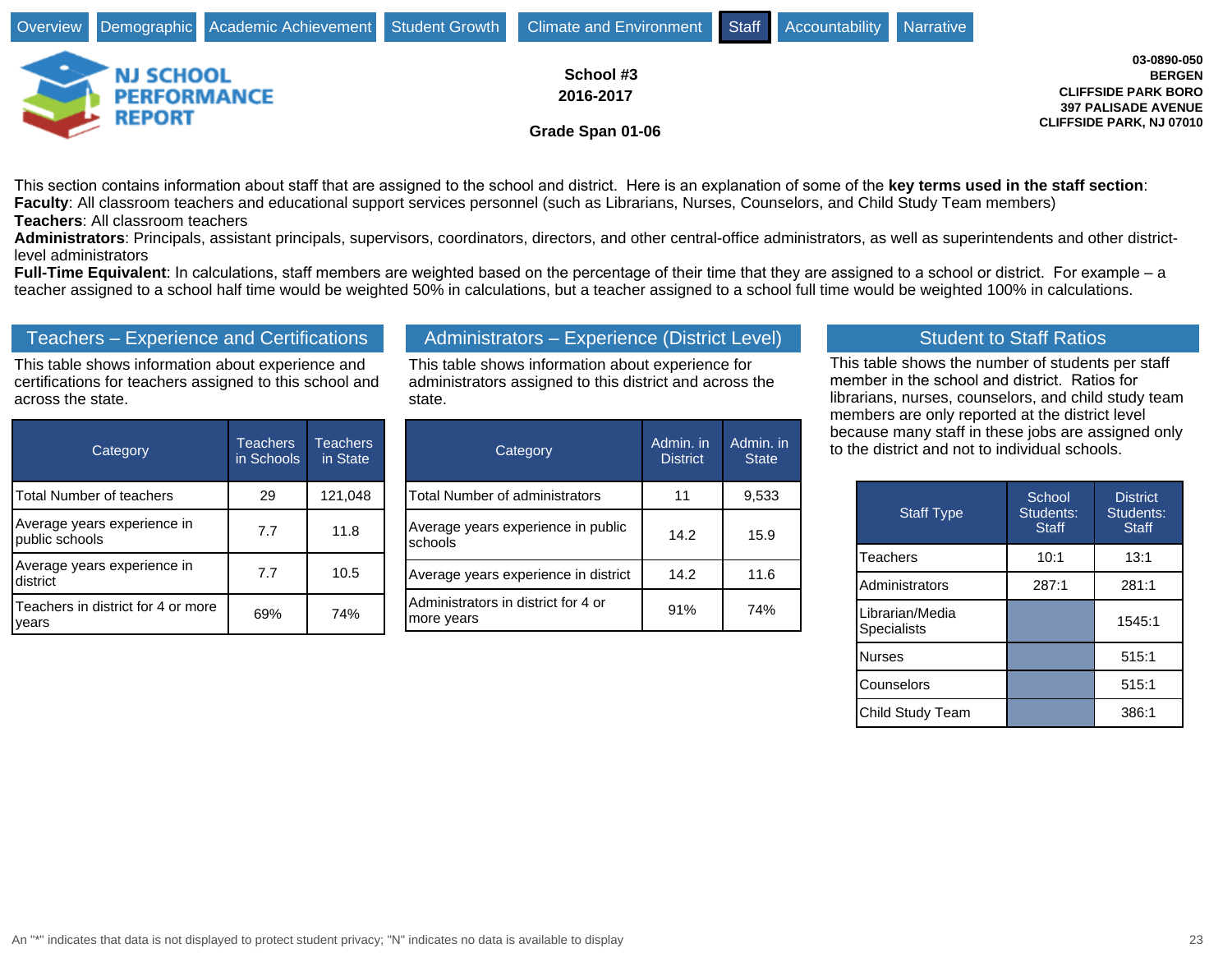|                                                         |  | Overview Demographic Academic Achievement Student Growth Climate and Environment Staff Accountability Narrative |  |                                                                                                                             |
|---------------------------------------------------------|--|-----------------------------------------------------------------------------------------------------------------|--|-----------------------------------------------------------------------------------------------------------------------------|
| <b>NJ SCHOOL</b><br><b>PERFORMANCE</b><br><b>REPORT</b> |  | School #3<br>2016-2017<br>Grade Span 01-06                                                                      |  | 03-0890-050<br><b>BERGEN</b><br><b>CLIFFSIDE PARK BORO</b><br><b>397 PALISADE AVENUE</b><br><b>CLIFFSIDE PARK, NJ 07010</b> |

This section contains information about staff that are assigned to the school and district. Here is an explanation of some of the key terms used in the staff section: **Faculty**: All classroom teachers and educational support services personnel (such as Librarians, Nurses, Counselors, and Child Study Team members) **Teachers**: All classroom teachers

**Administrators**: Principals, assistant principals, supervisors, coordinators, directors, and other central-office administrators, as well as superintendents and other districtlevel administrators

**Full-Time Equivalent**: In calculations, staff members are weighted based on the percentage of their time that they are assigned to a school or district. For example – a teacher assigned to a school half time would be weighted 50% in calculations, but a teacher assigned to a school full time would be weighted 100% in calculations.

## Teachers and Administrators - Level of Education

This chart shows the highest level of education attained by the teachers and administrators at this school. The Bachelor's category may include other degrees/certificates such as a Specialist's degree. Administrators are required to have a Master's degree or higher.

## Teachers and Administrators - One-Year Retention (District Level)

This table shows the percentage of teachers and administrators assigned to the district in 2015-16 that were still assigned to the district in 2016-17. Staff who are not retained may have changed districts or no longer work for the state (including retirements).

| Job Type                                      | <b>District</b> | <b>State</b> |
|-----------------------------------------------|-----------------|--------------|
| 12015-16 Teachers: Same district 2016-17      | 89%             | 89%          |
| 2015-16 Administrators: Same district 2016-17 | 100%            | 88%          |

## Faculty Attendance

This table shows the percentage of days that school faculty members were present during the school year. Approved professional days, personal days, staff training days, bereavement days, jury duty, and absences due to extended illness are not counted against days present, and faculty members on long-term leave or disability are excluded from this calculation.

| School Year | % Days Present |
|-------------|----------------|
| 2016-17     | 95%            |

## Bachelor's Degree



## Master's Degree



## Doctoral Degree

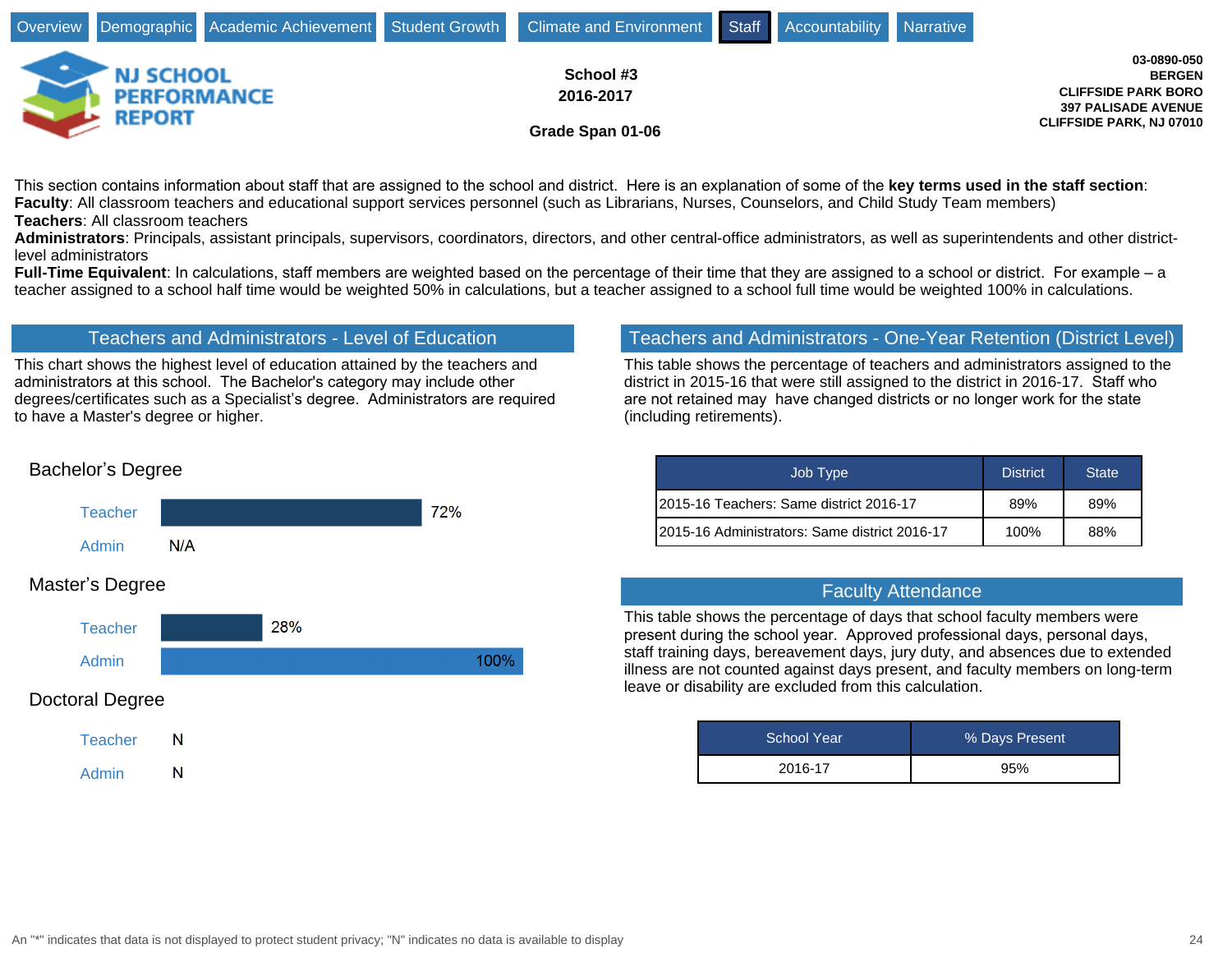|                                   |                    | Overview Demographic Academic Achievement Student Growth Climate and Environment Staff Accountability Narrative |  |                                                                                                                             |
|-----------------------------------|--------------------|-----------------------------------------------------------------------------------------------------------------|--|-----------------------------------------------------------------------------------------------------------------------------|
| <b>NJ SCHOOL</b><br><b>REPORT</b> | <b>PERFORMANCE</b> | School #3<br>2016-2017<br>Grade Span 01-06                                                                      |  | 03-0890-050<br><b>BERGEN</b><br><b>CLIFFSIDE PARK BORO</b><br><b>397 PALISADE AVENUE</b><br><b>CLIFFSIDE PARK, NJ 07010</b> |

## Accountability Indicator Scores and Summative Rating

New Jersey has developed a school accountability system as required by the *Every Student Succeeds Act (ESSA)* to identify schools that are in need of comprehensive support. This table shows the indicator scores for each indicator included in the accountability system and the weights that each indicator receives when calculating the overall Summative Score. The Summative Rating is the percentile rank of the Summative Score as compared to other schools across the state. Schools with a summative rating below the 5th percentile or high schools with a 4-year graduation rate that is less than or equal to 67% are identified for Comprehensive Support. For more information about New Jersey's accountability system and how these indicator scores were calculated, see these [accountability resources](http://www.state.nj.us/education/title1/accountability/progress/17/).

| <b>Accountability Indicator</b>                                                          | <b>Indicator Score</b> | <b>Indicator Weight</b> |
|------------------------------------------------------------------------------------------|------------------------|-------------------------|
| English Language Arts Proficiency                                                        | 99                     | 17.5%                   |
| <b>Mathematics Proficiency</b>                                                           | 92                     | 17.5%                   |
| English Language Arts Growth                                                             | 98                     | 25%                     |
| <b>Mathematics Growth</b>                                                                | 95                     | 25%                     |
| Chronic Absenteeism                                                                      | 68                     | 15%                     |
| Progress Towards English Language Proficiency (coming 2018)                              |                        |                         |
| Summative Score: Sum of all indicator scores multiplied by indicator weights             |                        | 91.9                    |
| Summative Rating: Percentile rank of Summative Score                                     |                        | 99th                    |
| Requires Comprehensive Support: Summative Rating is less than or equal to 5th percentile |                        | No.                     |

\*\* Indicator scores are only calculated for inclusion in ESSA accountability if data is available for at least 20 students.

Indicator weights for this school were adjusted due to data availability.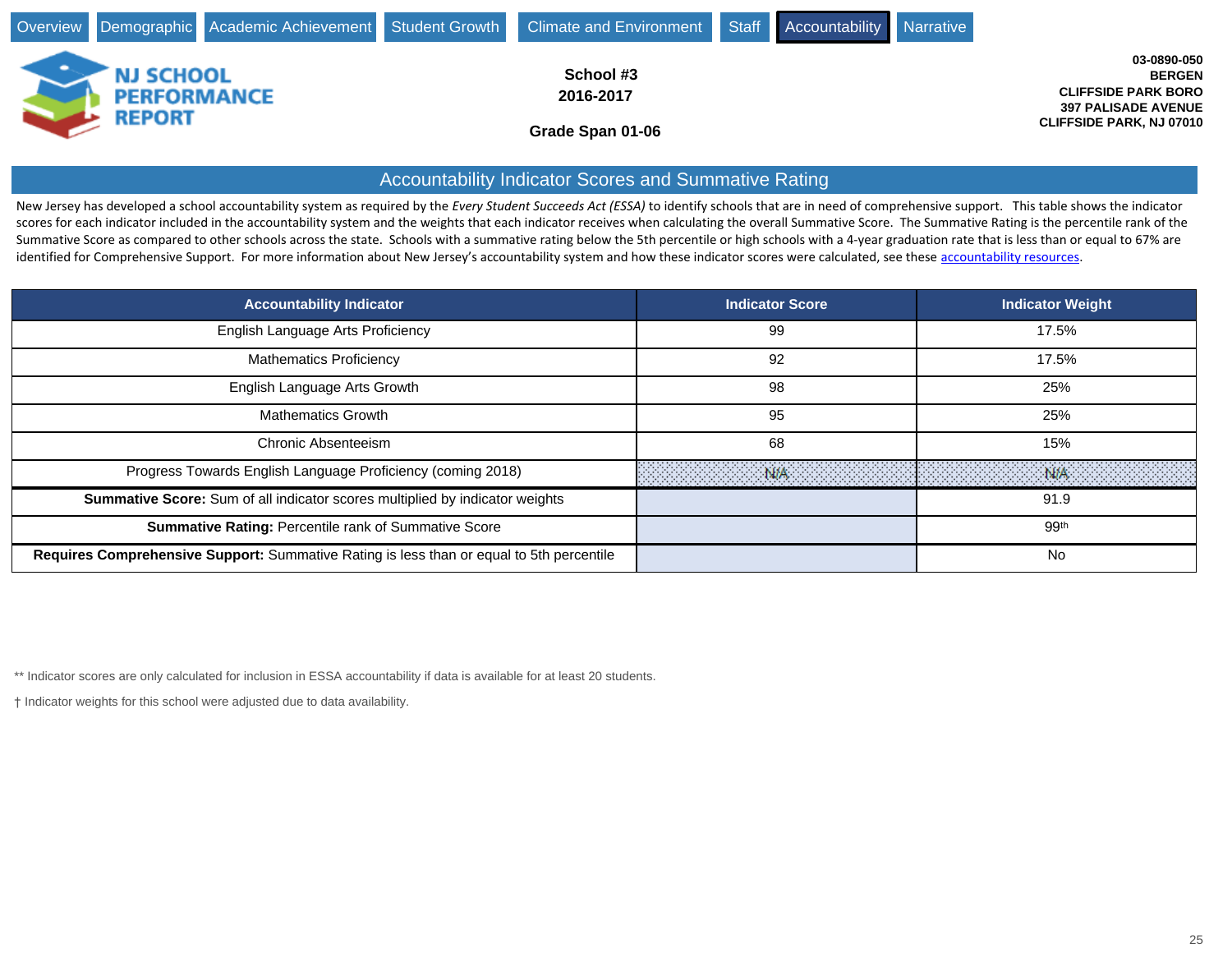

## Accountability Summary by Student Group

New Jersey has developed a school accountability system as required by the *Every Student Succeeds Act (ESSA)* to identify schools that are in need of Targeted Support. Any student group where the summative score would be in the bottom 5% of schools (see previous page) is identified for Targeted Support for a Low-Performing Student Group. If any student group is identified for Targeted Support, this will be noted in the Schoolwide row in the table. Schools in which one or more student groups miss annual targets for all indicators two years in a row are identified for Targeted Support for a Consistently Underperforming Student Group. In the table below, schools in which one or more student groups miss annual targets for all indicators are noted to be At Risk for being identified for Targeted Support for the 2017-18 school year. Annual targets for proficiency and graduation rate are set based on a school or student group's performance in 2015-16. The target for chronic absenteeism is the statewide average for all students. For more details on accountability targets, see these [accountability resources](http://www.state.nj.us/education/title1/accountability/progress/17/).

| <b>Student Group</b>                           | <b>Summative</b><br><b>Score</b> | <b>Requires</b><br><b>Targeted</b><br><b>Support and</b><br><b>Improvement</b><br>for 2016-17 | <b>English</b><br>Language Arts<br><b>Proficiency</b> | <b>Mathematics</b><br><b>Proficiency</b> | <b>Chronic</b><br><b>Absenteeism</b> | <b>English</b><br><b>Language Arts</b><br><b>Student</b><br><b>Growth</b> | <b>Mathematics</b><br><b>Student</b><br><b>Growth</b> | At Risk for<br><b>Consistently</b><br><b>Underperformi</b><br>ng Student<br><b>Group</b> |
|------------------------------------------------|----------------------------------|-----------------------------------------------------------------------------------------------|-------------------------------------------------------|------------------------------------------|--------------------------------------|---------------------------------------------------------------------------|-------------------------------------------------------|------------------------------------------------------------------------------------------|
| <b>Schoolwide</b>                              | N/A                              | <b>No</b>                                                                                     | Met Goal                                              | <b>Met Target</b>                        | <b>Met Target</b>                    |                                                                           | <b>Exceeds Target Exceeds Target</b>                  | No                                                                                       |
| <b>White</b>                                   | 78                               | <b>No</b>                                                                                     | Met Goal                                              | Met Target                               | Met Target                           | <b>Exceeds Target</b>                                                     | <b>Met Target</b>                                     | No                                                                                       |
| Hispanic                                       | 94                               | <b>No</b>                                                                                     | Met Goal                                              | <b>Met Target</b>                        | Met Target                           |                                                                           | <b>Exceeds Target Exceeds Target</b>                  | No                                                                                       |
| Black or African American                      | $***$                            | <b>No</b>                                                                                     | $***$                                                 | $**$                                     | $***$                                | $***$                                                                     | $***$                                                 | No                                                                                       |
| Asian, Native Hawaiian, or<br>Pacific Islander | $**$                             | <b>No</b>                                                                                     | $***$                                                 | $***$                                    | $***$                                | $***$                                                                     | $***$                                                 | No                                                                                       |
| lAmerican Indian or Alaska<br>lNative          | $**$                             | <b>No</b>                                                                                     | $***$                                                 | $**$                                     | $***$                                | $***$                                                                     | $**$                                                  | No                                                                                       |
| Two or More Races                              | $***$                            | <b>No</b>                                                                                     | $***$                                                 | $**$                                     | $***$                                | $***$                                                                     | $***$                                                 | No                                                                                       |
| Economically Disadvantaged<br>Students         | 96                               | <b>No</b>                                                                                     | Met Goal                                              | <b>Met Target</b>                        | Met Target                           |                                                                           | <b>Exceeds Target Exceeds Target</b>                  | No                                                                                       |
| Students with Disabilities                     | 96                               | <b>No</b>                                                                                     | Met Target                                            | Met Targett                              | Met Target                           |                                                                           | <b>Exceeds Target Exceeds Target</b>                  | No                                                                                       |
| English Learners                               | 84                               | <b>No</b>                                                                                     | <b>Met Target</b>                                     | Met Target                               | Not Met                              |                                                                           | <b>Exceeds Target Exceeds Target</b>                  | No                                                                                       |

\*\* Indicator scores are only calculated for inclusion in ESSA accountability if data is available for at least 20 students.

Target was met witin a confidence interval.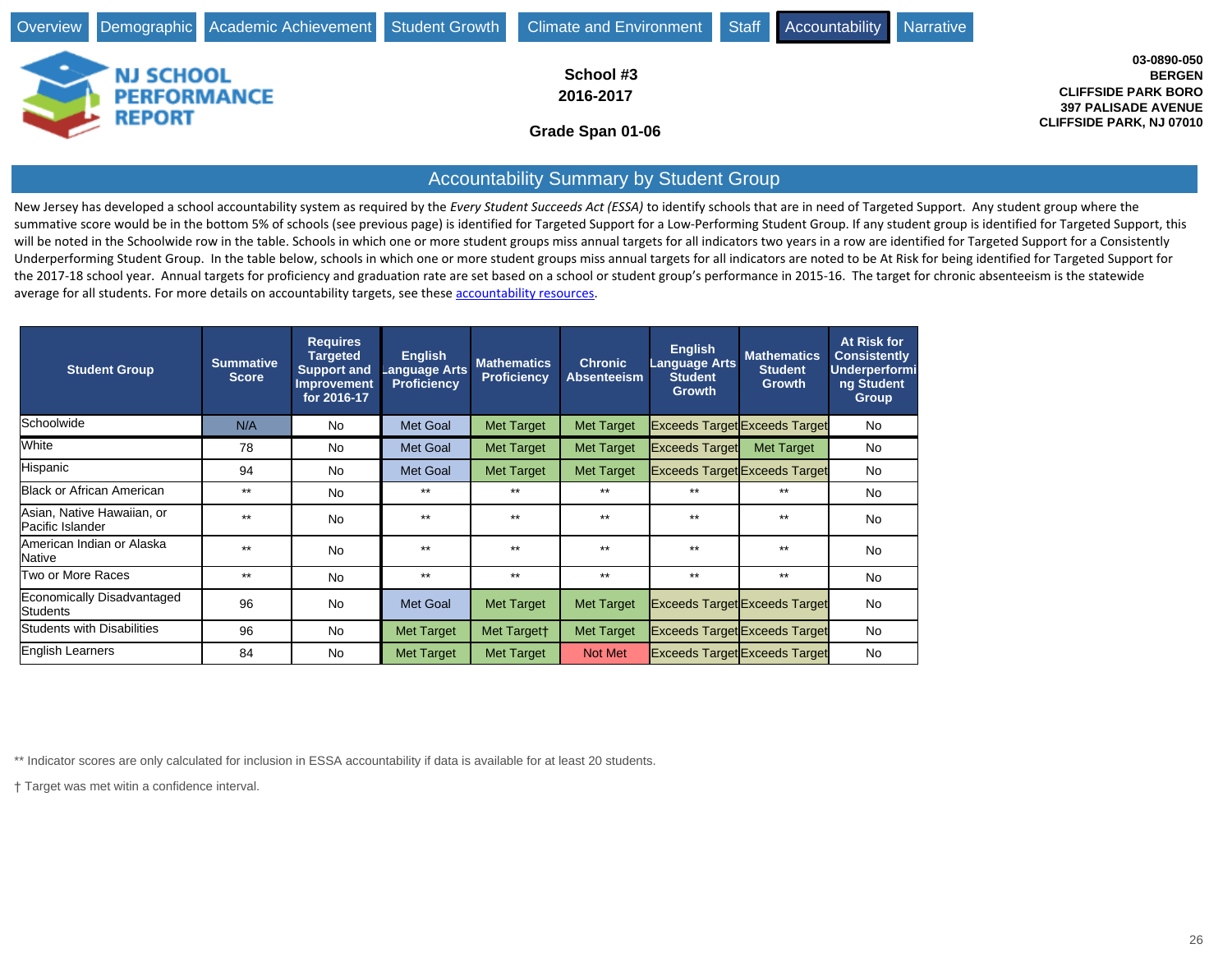| Overview          |                                                         | Demographic Academic Achievement Student Growth |                 | <b>Climate and Environment</b>             |  | Staff                                         | <b>Accountability</b>                        | Narrative |                                                                                                                             |
|-------------------|---------------------------------------------------------|-------------------------------------------------|-----------------|--------------------------------------------|--|-----------------------------------------------|----------------------------------------------|-----------|-----------------------------------------------------------------------------------------------------------------------------|
|                   | <b>NJ SCHOOL</b><br><b>PERFORMANCE</b><br><b>REPORT</b> |                                                 |                 | School #3<br>2016-2017<br>Grade Span 01-06 |  |                                               |                                              |           | 03-0890-050<br><b>BERGEN</b><br><b>CLIFFSIDE PARK BORO</b><br><b>397 PALISADE AVENUE</b><br><b>CLIFFSIDE PARK, NJ 07010</b> |
|                   | <b>School General Info</b>                              |                                                 |                 |                                            |  |                                               |                                              |           |                                                                                                                             |
| <b>Principal:</b> |                                                         | Mrs. Calabrese                                  |                 |                                            |  |                                               | Email Address: dbcalabrese@cliffsidepark.edu |           |                                                                                                                             |
|                   | <b>397 PALISADE AVENUE</b>                              |                                                 | <b>Website:</b> |                                            |  | www.cliffsidepark.edu                         |                                              |           |                                                                                                                             |
| <b>Address:</b>   |                                                         | CLIFFSIDE PARK, NJ 07010                        |                 | <b>Facebook:</b>                           |  | https://www.facebook.com/cliffsideschool3pto/ |                                              |           |                                                                                                                             |
| <b>Phone:</b>     |                                                         | (201)313-2330                                   |                 | <b>Twitter:</b>                            |  | N/A                                           |                                              |           |                                                                                                                             |

| <b>School Narrative</b> |
|-------------------------|
|                         |

This section allows schools and districts to share highlights, achievements, and other important information about programs, activities, and services that are offered in their own words. If there are questions about the information provided in the narrative section, please contact your school directly.

| Highlights:                              | • CP3 partnered with Rutgers afterschool literacy program for at risk readers. Children are taught twice a week for 45<br>min<br>• CP3 won a 3 yr grant which enabled us to prepare our students for the NGSS. Science lessons were created &<br>aligned<br>• Our Classic Car Show event enabled us to raise enough funds to host assemblies on character education and anti-<br>bullying                                                                                                                             |
|------------------------------------------|-----------------------------------------------------------------------------------------------------------------------------------------------------------------------------------------------------------------------------------------------------------------------------------------------------------------------------------------------------------------------------------------------------------------------------------------------------------------------------------------------------------------------|
| $\frac{1}{2}$ Mission, Vision,           | Cliffside Park School Three, in partnership with its children, families, community and the BOE, guarantees each child a<br>superior education by providing quality instruction and challenging learning experiences in a safe and orderly<br>environment. It would not take one long to realize that Cliffside Park School #3 is a diverse, pluralistic and multicultural<br>entity. The diversity of the families that entrust their children to us is one of the school's greatest assets.                          |
| Awards, Recognition,<br>Accomplishments: | PS#3 is proud to share our staff and student accomplishments with you. We are happy to be the proud home to many<br>NJ Governor Recognized Teachers of the Year. Each month a student from each class is recognized as Student of the<br>Month and Citizen of the Month. We also incorporated an Attend and Achieve award for those students whose families<br>make an effort to attend school on a daily basis. Programs like these recognize accomplished educators and students<br>who strive to be the very BEST. |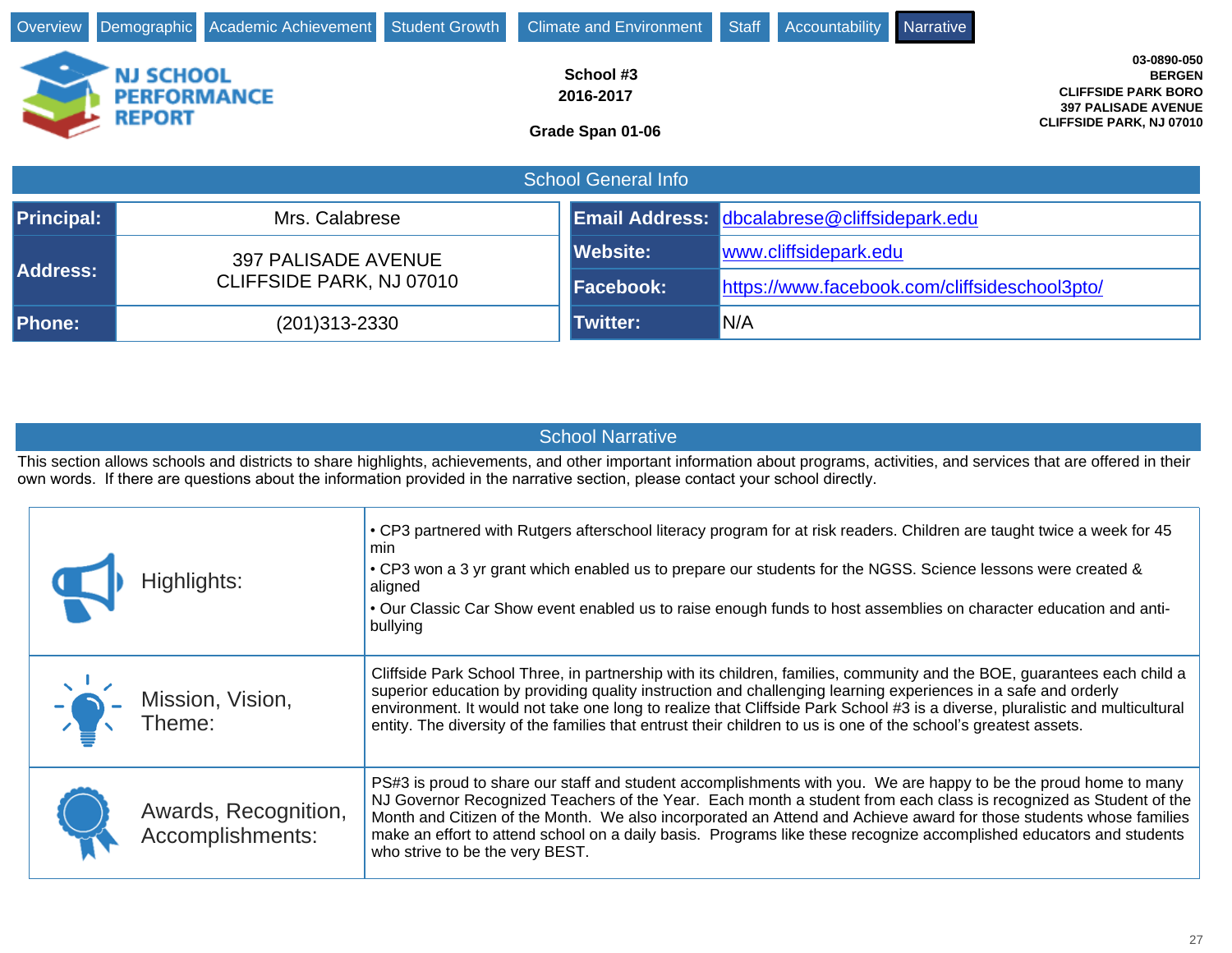| Overview                                                                                                                                                                                                                                                                                                                                                                                                                                                                                                                                               | Demographic                                      | Academic Achievement                                                                                                                                                                                                                                                                                               | <b>Student Growth</b>                                                                                                                                                                                                                                                                                                                                                                                                                    | <b>Climate and Environment</b>             | <b>Staff</b> | Accountability | <b>Narrative</b>                                                                                                            |  |  |  |
|--------------------------------------------------------------------------------------------------------------------------------------------------------------------------------------------------------------------------------------------------------------------------------------------------------------------------------------------------------------------------------------------------------------------------------------------------------------------------------------------------------------------------------------------------------|--------------------------------------------------|--------------------------------------------------------------------------------------------------------------------------------------------------------------------------------------------------------------------------------------------------------------------------------------------------------------------|------------------------------------------------------------------------------------------------------------------------------------------------------------------------------------------------------------------------------------------------------------------------------------------------------------------------------------------------------------------------------------------------------------------------------------------|--------------------------------------------|--------------|----------------|-----------------------------------------------------------------------------------------------------------------------------|--|--|--|
|                                                                                                                                                                                                                                                                                                                                                                                                                                                                                                                                                        | NJ SCHOOL<br><b>PERFORMANCE</b><br><b>REPORT</b> |                                                                                                                                                                                                                                                                                                                    |                                                                                                                                                                                                                                                                                                                                                                                                                                          | School #3<br>2016-2017<br>Grade Span 01-06 |              |                | 03-0890-050<br><b>BERGEN</b><br><b>CLIFFSIDE PARK BORO</b><br><b>397 PALISADE AVENUE</b><br><b>CLIFFSIDE PARK, NJ 07010</b> |  |  |  |
|                                                                                                                                                                                                                                                                                                                                                                                                                                                                                                                                                        |                                                  |                                                                                                                                                                                                                                                                                                                    |                                                                                                                                                                                                                                                                                                                                                                                                                                          | <b>School Narrative</b>                    |              |                |                                                                                                                             |  |  |  |
|                                                                                                                                                                                                                                                                                                                                                                                                                                                                                                                                                        |                                                  | This section allows schools and districts to share highlights, achievements, and other important information about programs, activities, and services that are offered in their<br>own words. If there are questions about the information provided in the narrative section, please contact your school directly. |                                                                                                                                                                                                                                                                                                                                                                                                                                          |                                            |              |                |                                                                                                                             |  |  |  |
| Our academic program includes a balanced literacy approach that engages our students in Reader's and Writer's<br>Workshop. Our elementary teachers are well-versed in using daily objectives that support the NJSLS. Mathematics<br>Courses, Curriculum,<br>foundations and guided are also stressed, aligning lessons to the NJSLS. We are extremely excited about Foss<br>Instruction:<br>Science. It is extremely hands on and our students love the investigations. Other content areas are enriched through<br>literature and our 1:1 technology. |                                                  |                                                                                                                                                                                                                                                                                                                    |                                                                                                                                                                                                                                                                                                                                                                                                                                          |                                            |              |                |                                                                                                                             |  |  |  |
|                                                                                                                                                                                                                                                                                                                                                                                                                                                                                                                                                        |                                                  | <b>Clubs and Activities:</b>                                                                                                                                                                                                                                                                                       | School Three offers our children breakfast each and every morning. Our Early Risers program is for students who are<br>in need of extra help in reading and math. Girl Scouts is offered at lunch time 2x a month and Safety Patrol is a<br>yearlong program that our 6th graders volunteer for every year. Accelerated 5th Grade Math students met every Friday<br>morning to challenge their minds.                                    |                                            |              |                |                                                                                                                             |  |  |  |
|                                                                                                                                                                                                                                                                                                                                                                                                                                                                                                                                                        |                                                  | Before and After<br><b>School Programs:</b>                                                                                                                                                                                                                                                                        | Every morning our students are able to meet early to eat school breakfast and complete unfinished homework in a<br>supervised setting. Afterschool our students (Gr. 1-6) attend the aftercare for one hour of enrichment and one hour of<br>homework assistance. There is also extended care for working parents. This program is run by certified teachers and<br>teacher aides from our local district in conjunction with the CPBOE. |                                            |              |                |                                                                                                                             |  |  |  |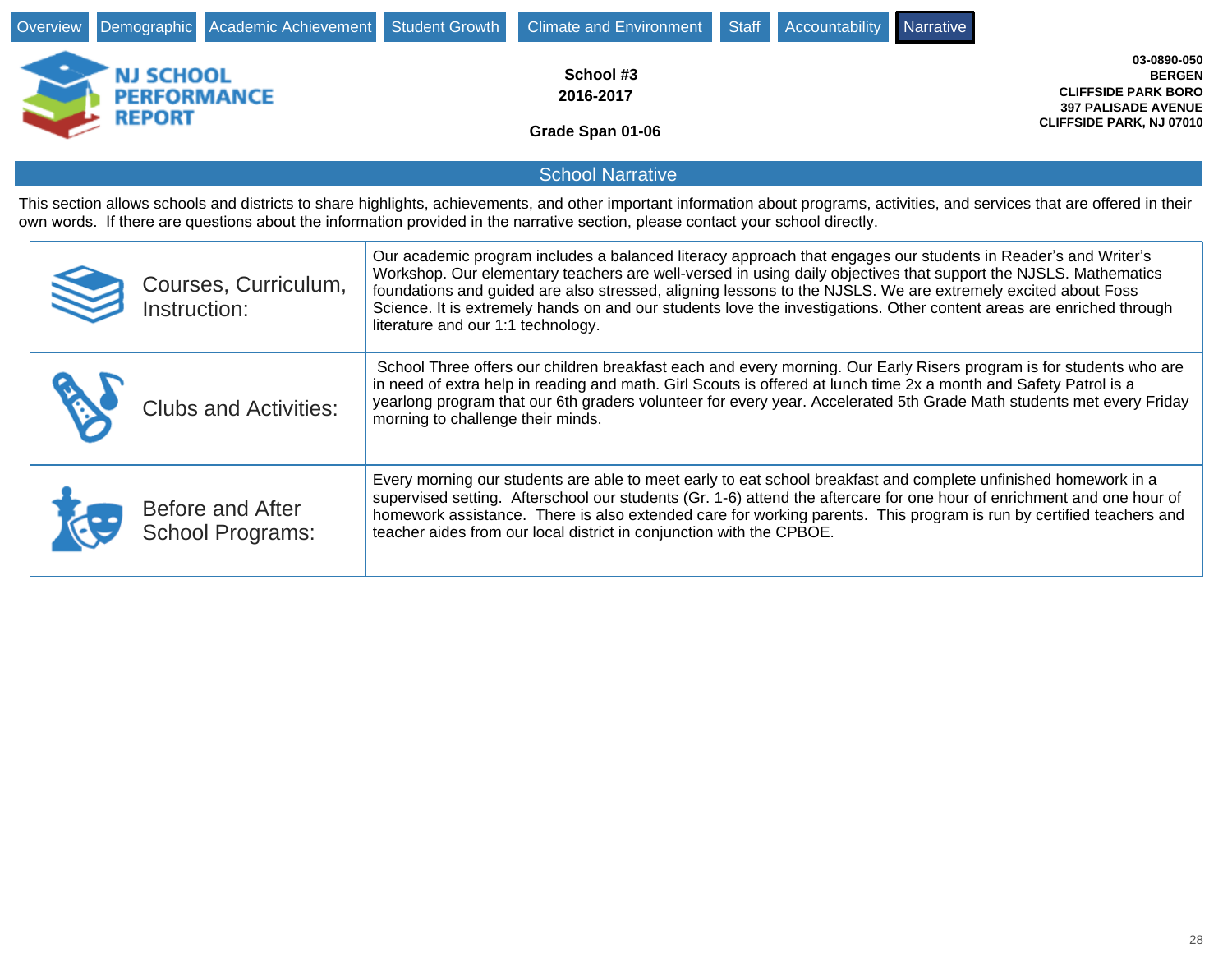| Overview |                                                         | Demographic Academic Achievement            | <b>Student Growth</b>                                                                                                                                                                                                                                                                                                                                                                                                                                                                                         | <b>Climate and Environment</b>                                                                                                                                                                                                                                                                                                                                                                                                                                                         | <b>Staff</b> | Accountability | Narrative |                                                                                                                      |
|----------|---------------------------------------------------------|---------------------------------------------|---------------------------------------------------------------------------------------------------------------------------------------------------------------------------------------------------------------------------------------------------------------------------------------------------------------------------------------------------------------------------------------------------------------------------------------------------------------------------------------------------------------|----------------------------------------------------------------------------------------------------------------------------------------------------------------------------------------------------------------------------------------------------------------------------------------------------------------------------------------------------------------------------------------------------------------------------------------------------------------------------------------|--------------|----------------|-----------|----------------------------------------------------------------------------------------------------------------------|
|          | <b>NJ SCHOOL</b><br><b>PERFORMANCE</b><br><b>REPORT</b> |                                             |                                                                                                                                                                                                                                                                                                                                                                                                                                                                                                               | School #3<br>2016-2017<br>Grade Span 01-06                                                                                                                                                                                                                                                                                                                                                                                                                                             |              |                |           | 03-0890-050<br><b>BERGEN</b><br><b>CLIFFSIDE PARK BORO</b><br><b>397 PALISADE AVENUE</b><br>CLIFFSIDE PARK, NJ 07010 |
|          |                                                         |                                             |                                                                                                                                                                                                                                                                                                                                                                                                                                                                                                               | <b>School Narrative</b>                                                                                                                                                                                                                                                                                                                                                                                                                                                                |              |                |           |                                                                                                                      |
|          |                                                         |                                             |                                                                                                                                                                                                                                                                                                                                                                                                                                                                                                               | This section allows schools and districts to share highlights, achievements, and other important information about programs, activities, and services that are offered in their<br>own words. If there are questions about the information provided in the narrative section, please contact your school directly.                                                                                                                                                                     |              |                |           |                                                                                                                      |
|          | Learning:                                               | <b>Staff and Professional</b>               | interventionists.                                                                                                                                                                                                                                                                                                                                                                                                                                                                                             | The faculty at School #3 is comprised of both tenured, veteran teachers and non-tenured teachersall whom have<br>entered the field of education to make a difference in the lives of children. A majority of our teachers hold advanced<br>degrees in education, and mentor and exchange teaching styles and techniques. Teachers collaborate during lunch and<br>learn book clubs or afterschool PLC's. We have a FUNdations facilitator, several reading specialists as well as many |              |                |           |                                                                                                                      |
|          | Services:                                               | <b>Student Supports and</b>                 | Our Intervention and Referral Services Committee works with parents, teachers and Child Study Team professionals,<br>who offer assistance to students who exhibit academic and/or behavioral difficulties. Our 504 team meets the needs of<br>our students who are in need of accommodations without special needs. Our school nurse makes sure that our students<br>have IHP if necessary. Our ELL teacher assists our second language students and their families with academic and<br>non-academic issues. |                                                                                                                                                                                                                                                                                                                                                                                                                                                                                        |              |                |           |                                                                                                                      |
|          | Wellness:                                               | <b>Student Health and</b>                   | School Three united with Pomptonian Food Services to create a Wellness Day. Our committee had students create<br>posters that promoted positive healthy habits and hung them throughout the school. Our Phys. Ed teacher & teachers<br>promoted walking at lunch time—walking Wednesdays. (March-June) Our lunch staff promoted jumping rope during<br>recess. Our committee had activities every day for our students: Yoga, Karate, Dance, Tumbling, Healthy<br>Cooking, etc                                |                                                                                                                                                                                                                                                                                                                                                                                                                                                                                        |              |                |           |                                                                                                                      |
|          |                                                         | <b>Parent and Community</b><br>Involvement: | year we do a SOUPer BOWL drive.                                                                                                                                                                                                                                                                                                                                                                                                                                                                               | School Three has a very active PTO. Our PTO hosts events throughout the year that enable us to share ideas and<br>discuss school related matters. Our district also offers parent workshops for Title 1 service, Literacy, Math, ELL,<br>PARCC & Technology. Our Director of Special Services hosts events for SPED parents. We support the local food<br>drives, pajama drive, book drive. We send care packages to our soldiers oversees. We write to war veterans and every         |              |                |           |                                                                                                                      |